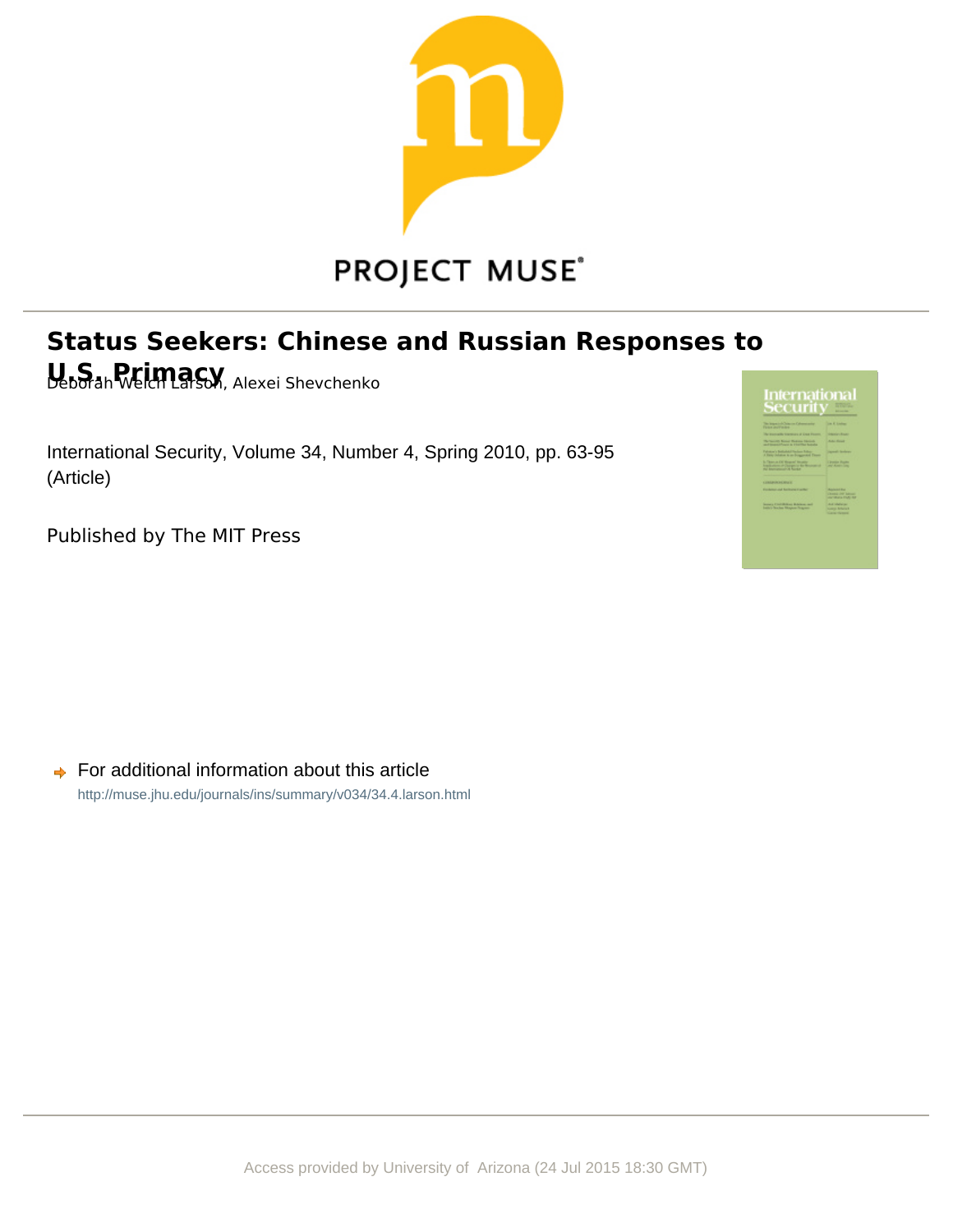# **Status Seekers** *Deborah Welch*

**Chinese and Russian Responses** to U.S. Primacy

*Larson and*

**S**ince the end of the Cold War, scholars and foreign policy analysts have debated the type of world order that the United States should strive to create—a hegemonic system, a multilateral institutional system, or a great power concert.<sup>1</sup> Initially, a major issue was whether attempts to maintain U.S. primacy would stimulate counterbalancing from other states.<sup>2</sup> But since the 2003 Iraq War, a new consideration has emerged—how to persuade other states to cooperate with U.S. global governance.<sup>3</sup> States that do not oppose efforts by the United States to maintain stability may nonetheless decline to follow its leadership. This is a matter for concern because although the United States can act alone, it cannot succeed on such issues as controlling terrorism, curbing proliferation of weapons of mass destruction (WMD), rebuilding failed states, or maintaining economic stability without help from other states.

Among the states whose support is critical are China and Russia. China, which in modern times has never been accorded great power status, has expe-

*Deborah Welch Larson is Professor of Political Science at the University of California, Los Angeles. Alexei Shevchenko is Assistant Professor of Political Science at California State University, Fullerton.*

The authors are grateful to the anonymous reviewers for helpful suggestions. They also thank Colin Elman, Yoshiko Herrera, David Kang, Christopher Layne, Richard Ned Lebow, and Richard Rosecrance for comments and discussion.

1. For an influential argument in favor of multilateralism, see G. John Ikenberry, *After Victory: Institutions, Strategic Restraint, and the Rebuilding of Order after Major Wars* (Princeton, N.J.: Princeton University Press, 2001). For key primacist arguments, see William C. Wohlforth, "The Stability of a Unipolar World," *International Security,* Vol. 24, No. 1 (Summer 1999), pp. 5–41; and Stephen G. Brooks and William C. Wohlforth, *World Out of Balance: International Relations and the Challenge of American Primacy* (Princeton, N.J.: Princeton University Press, 2008). On creating an "encompassing coalition" of great powers, see Richard Rosecrance, ed., *The New Great Power Coalition: Toward a World Concert of Nations* (Lanham, Md.: Rowman and Littlefield, 2001).

2. See, for example, Christopher Layne, "The Unipolar Illusion: Why New Great Powers Will Rise," *International Security,* Vol. 17, No. 4 (Spring 1993), pp. 5–51; Kenneth N. Waltz, "Structural Realism after the Cold War," *International Security,* Vol. 25, No. 1 (Summer 2000), pp. 5–41; G. John Ikenberry, ed., *America Unrivaled: The Future of the Balance of Power* (Ithaca, N.Y.: Cornell University Press, 2002); and T.V. Paul, James J. Wirtz, and Michel Fortmann, ed., *Balance of Power: Theory and Practice in the 21st Century* (Stanford, Calif.: Stanford University Press, 2004).

3. For the argument that other states have responded to U.S. unilateralism by engaging in "soft balancing," see T.V. Paul, "Soft Balancing in the Age of U.S. Primacy," *International Security,* Vol. 30, No. 1 (Summer 2005), pp. 46–71; Robert A. Pape, "Soft Balancing against the United States," *International Security,* Vol. 30, No. 1 (Summer 2005), pp. 7–45; Stephen M. Walt, *Taming American Power: The Global Response to U.S. Primacy* (New York: W.W. Norton, 2005), pp. 126–131, 141–142; Josef Joffe, *Überpower: The Imperial Temptation of America* (New York: W.W. Norton, 2006), pp. 51–63; and Christopher Layne, "The Unipolar Illusion Revisited: The Coming End of the United States' Unipolar Moment," *International Security,* Vol. 31, No. 2 (Fall 2006), pp. 7–41.

*International Security,* Vol. 34, No. 4 (Spring 2010), pp. 63–95

© 2010 by the President and Fellows of Harvard College and the Massachusetts Institute of Technology.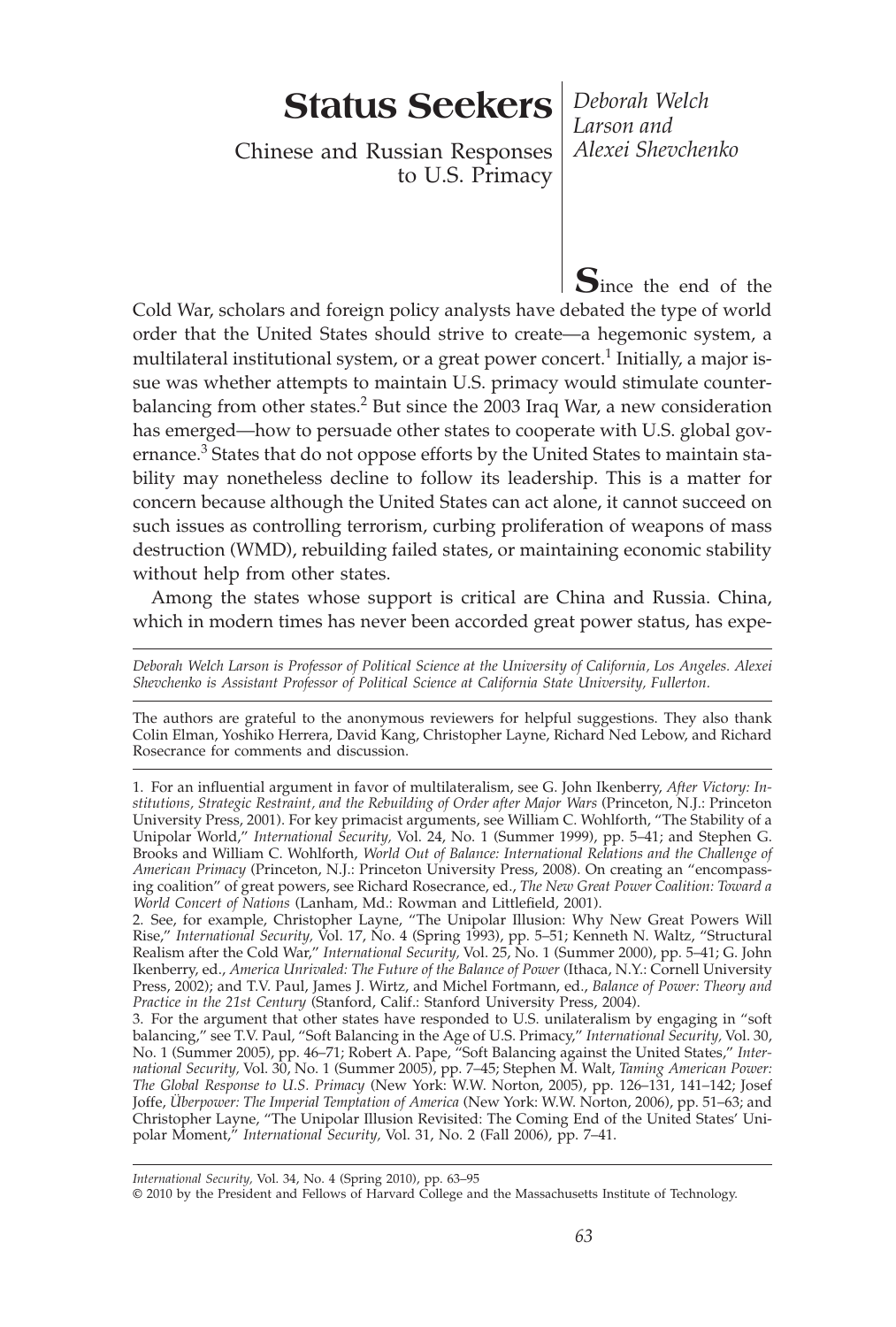rienced impressive economic growth and is rapidly rising in the international system. China's ascendance creates expectations of an uncertain power transition in the Asia-Pacific region and potentially in world politics, one that could be accompanied by dangerous competition. Then there is Russia, a former superpower and (after a decade of post-Soviet retrenchment complicated by gross internal mismanagement) most recently a resurgent power because of a rise in energy prices, a power that has not yet found a place in world politics. Obtaining cooperation from China and Russia is more complex and difficult because they are outsiders from the liberal Western community, with differing values and interests.<sup>4</sup> In contrast, as a long-standing democracy, rising power India is more susceptible to appeals to common values, especially since the 2006 nuclear agreement with the United States recognized India's status as a nuclear power.<sup>5</sup> With China and Russia, the problem is how to obtain their cooperation with U.S. global governance if they cannot be integrated into the West.

The United States needs Chinese and Russian assistance to curb proliferation of WMD, control terrorism, maintain stable energy supplies, and stabilize Eurasia. China and Russia have permanent seats on the United Nations (UN) Security Council, allowing them to veto resolutions authorizing intervention or sanctions against would-be proliferators or aggressors. China and Russia also have political ties with Iran and North Korea that could make them useful intermediaries. Because of its economic aid and geographic proximity, China is an essential interlocutor with North Korea; Russia is a major arms supplier and economic partner with Iran. Russia has thousands of nuclear weapons and tons of nuclear materials, both coveted by rogue states and terrorist groups. As the second-largest oil exporter and the holder of the world's largest gas reserves, Russia can affect global energy supplies and prices. Russia could provide help as a transit route for U.S. military supplies and source of intelligence for the U.S. effort to stabilize Afghanistan. As the dominant power in Central Asia, Russia can assist in maintaining stability in this energy-rich region, an area that is increasingly important to China as well. The United States needs to work with China to stabilize security relationships in the Asia-Pacific region,

<sup>4.</sup> For theoretical works that treat China and Russia as separate from the Western security community, see Rosecrance, *The New Great Power Coalition;* Robert Jervis, "Theories of War in an Era of Leading-Power Peace," *American Political Science Review,* Vol. 96, No. 1 (March 2002), pp. 1–14; and Henry R. Nau, *At Home Abroad: Identity and Power in American Foreign Policy* (Ithaca, N.Y.: Cornell University Press, 2002).

<sup>5.</sup> C. Raja Mohan, "India and the Balance of Power," *Foreign Affairs,* Vol. 85, No. 4 (July/August 2006), pp. 17–32.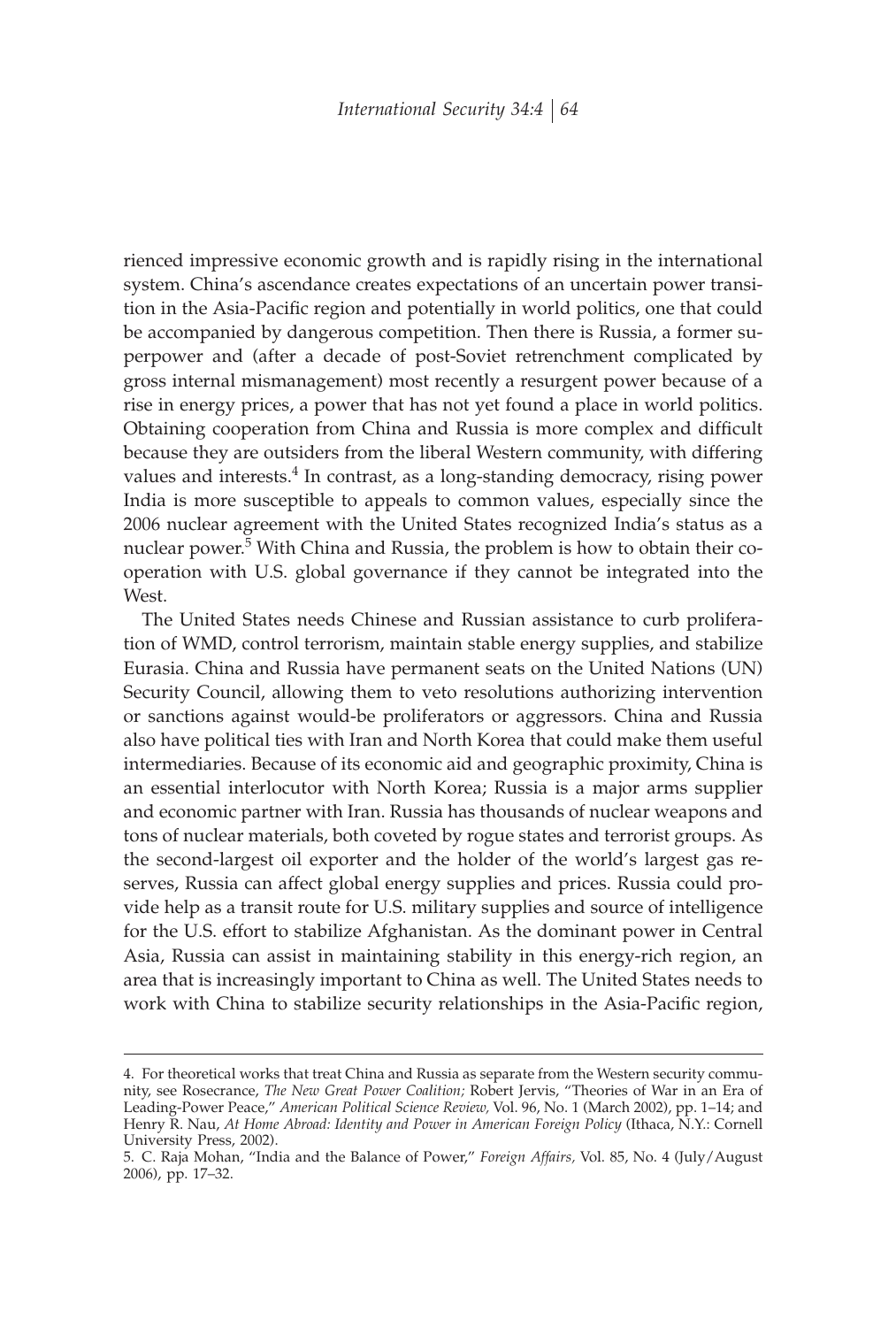head off regional rivalries, and prevent dangerous conflict resulting from a North Korean implosion.

Scholars have debated whether future Chinese and Russian foreign policies will contribute to global stability.<sup>6</sup> Both states have been reluctant to agree to tough sanctions on North Korea and Iran to stop their nuclear programs.<sup>7</sup> As China's consumption of energy has grown, Beijing has been actively competing for control of energy resources around the world, sometimes in rogue states such as Burma, Iran, and Sudan.<sup>8</sup> China has used the growing wealth of its economy to modernize its military, increasing its ability to coerce Taiwan or seize disputed territory in the East and South China Seas.<sup>9</sup> Russia has been trying to exert influence over the post-Soviet space by such means as cutting off the supply of oil and gas, $^{10}$  and most dramatically, its August 2008 incursion

10. For an in-depth analysis of the "energy superpower" strategy, see Marshall I. Goldman, *Petrostate: Putin, Power, and the New Russia* (New York: Oxford University Press, 2008).

<sup>6.</sup> For useful overviews of debates on China's rise, see Avery Goldstein, "Great Expectations: Interpreting China's Arrival," *International Security,* Vol. 22, No. 3 (Winter 1997/98), pp. 36–73; Alastair Iain Johnston, "Is China a Status Quo Power?" *International Security,* Vol. 27, No. 4 (Spring 2003), pp. 5–56; Aaron L. Friedberg, "The Future of U.S.-China Relations: Is Conflict Inevitable?" *International Security,* Vol. 30, No. 2 (Fall 2005), pp. 7–45; and Thomas J. Christensen, "Fostering Stability or Creating a Monster? The Rise of China and U.S. Policy toward East Asia," *International Security,* Vol. 31, No. 1 (Summer 2006), pp. 81–126. For optimistic assessments of the implications of China's rise for trade, security, and collaboration in Asia, see David Shambaugh, "China Engages Asia: Reshaping the Regional Order," *International Security,* Vol. 29, No. 3 (Winter 2004/05), pp. 64–99; and David C. Kang, *China Rising: Peace, Power, and Order in East Asia* (New York: Columbia University Press, 2007). For a theoretical justification for the strategy of preemptive containment of China, see John J. Mearsheimer, *The Tragedy of Great Power Politics* (New York: W.W. Norton, 2001), chap. 10. On Russia's foreign policy since the end of the Cold War, see James M. Goldgeier and Michael McFaul, *Power and Purpose: U.S. Policy toward Russia after the Cold War* (Washington, D.C.: Brookings Institution Press, 2003); Bobo Lo, *Vladimir Putin and the Evolution of Russian Foreign Policy* (London: Royal Institute of International Affairs, 2003); Andrei P. Tsygankov, *Russia's Foreign Policy: Change and Continuity in National Identity* (Lanham, Md.: Rowman and Littlefield, 2006); and Jeffrey Mankoff, *Russian Foreign Policy: The Return of Great Power Politics* (Lanham, Md.: Rowman and Littlefield, 2009). For a pessimistic prognosis concerning Russian cooperation with the West, see Dmitri Trenin, "Russia Leaves the West," *Foreign Affairs,* Vol. 85, No. 4 (July/August 2006), pp. 87–96.

<sup>7.</sup> On China's reluctance to impose sanctions, see Stephanie Kleine-Ahlbrandt and Andrew Small, "China's New Dictatorship Diplomacy," *Foreign Affairs,* Vol. 87, No. 1 (January/February 2008), pp. 38–56.

<sup>8.</sup> David Zweig and Bi Jianhai, "China's Global Hunt for Energy," *Foreign Affairs,* Vol. 84, No. 5 (September/October 2005), pp. 25–38.

<sup>9.</sup> Office of the Secretary of Defense, *Annual Report to Congress: Military Power of the People's Republic of China, 2009* (Washington, D.C.: U.S. Department of Defense, March 2009), p. 1, http://www .defenselink.mil/pubs/pdfs/China\_Military\_Power\_Report\_2009.pdf. China's relations with Taiwan have improved significantly since the election of the Kuomintang chairman, Ma Ying-jeou, as president on March 22, 2008, as illustrated by a historic November 2008 agreement whereby China and Taiwan agreed to direct shipping and air service across the Taiwan Strait for the first time in more than half a century. Edward Wong, "China and Taiwan Expand Accords," *New York Times,* November 5, 2008.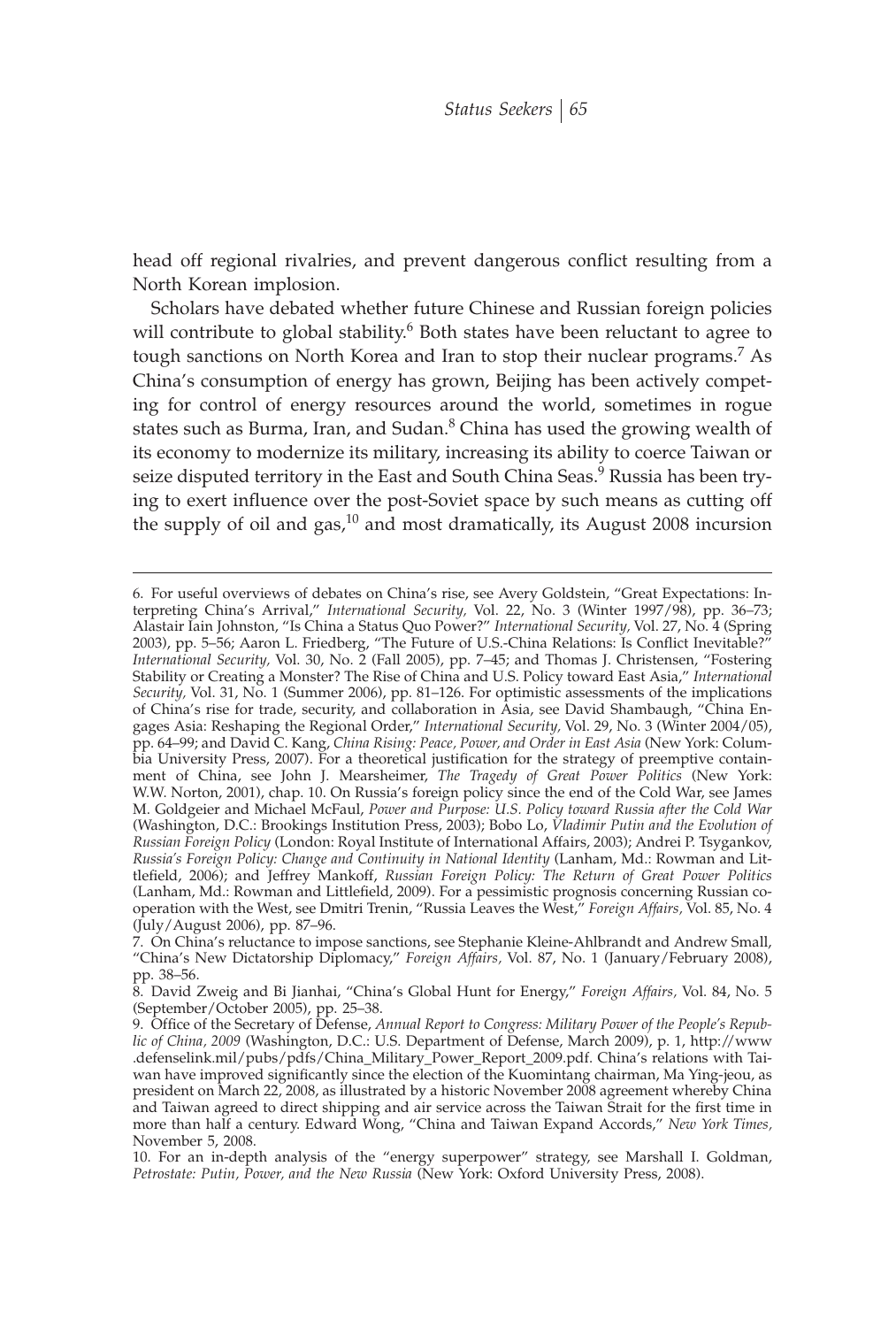into Georgia followed by recognition of the breakaway republics Abkhazia and South Ossetia.<sup>11</sup> Both China and Russia have sold arms to objectionable regimes such as Burma, Iran, Syria, and Venezuela.<sup>12</sup>

Securing Chinese and Russian cooperation requires understanding the objectives and logic of their grand strategies and devising effective policies to achieve that goal. In what follows, we demonstrate that despite apparent shifts and turns, Chinese and Russian foreign policies since the end of the Cold War have been motivated by a consistent objective—to restore both countries' great power status. We argue that China and Russia will be more likely to participate in global governance if the United States can find ways to recognize their distinctive status and identities.

States' concerns about their relative status have been largely overlooked by the dominant theoretical approaches of neorealism and liberalism.<sup>13</sup> Neorealism focuses on material components of power, whereas liberalism is oriented around norms, institutions, and economic interdependence. These approaches have limited utility for persuading China and Russia to cooperate because neither country needs economic or security assistance from the West, and they do not subscribe to Western liberal democratic norms.

For insights into the role of status in international politics, we draw on social identity theory (SIT), which explores how social groups strive to achieve a positively distinctive identity.<sup>14</sup> When a group's identity is no longer favorable, it may pursue one of several strategies: social mobility, social competition, or

<sup>11.</sup> For a contemporary journalistic account of the Georgian crisis, see Helene Cooper, C.J. Chivers, and Clifford J. Levy, "How a Spat Became a Showdown: As Georgia and Russia Headed for a Clash, the U.S. Missed the Signals," *New York Times,* August 18, 2008. See also "Briefing: Russia and Georgia," *Economist*, August 16, 2008, pp. 24–26.

<sup>12.</sup> Lt. Gen. Michael D. Maples, director, Defense Intelligence Agency, Annual Threat Assessment, statement before the Committee on Armed Services, United States Senate, 111th Cong., 1st sess., March 10, 2009, http://www.dia.mil/publicaffairs/Testimonies/statement\_31.pdf; and Bates Gill, *Rising Star: China's New Security Diplomacy* (Washington, D.C.: Brookings Institution Press, 2007), pp. 64–67.

<sup>13.</sup> For discussion of the role of status concerns, see Randall L. Schweller, "Realism and the Present Great Power System: Growth and Positional Conflict over Scarce Resources," in Ethan B. Kapstein and Michael Mastanduno, eds., *Unipolar Politics: Realism and State Strategies after the Cold War* (New York: Columbia University Press, 1999), pp. 28–68; and William C. Wohlforth, "Unipolarity, Status Competition, and Great Power War," *World Politics,* Vol. 61, No. 1 (January 2009), pp. 28–57.

<sup>14.</sup> For seminal works on social identity theory, see Henri Tajfel, "The Psychological Structure of Intergroup Relations," in Tajfel, ed., *Differentiation between Social Groups: Studies in the Social Psychology of Intergroup Relations* (London: Academic, 1978), pp. 27–98; and Henri Tajfel and John C. Turner, "An Integrative Theory of Intergroup Conflict," in William G. Austin and Stephen Worchel, eds., *The Social Psychology of Intergroup Relations* (Monterey, Calif.: Brooks/Cole, 1979), pp. 33–47. For applications of social identity theory to international relations, see Jonathan Mercer, "Anarchy and Identity," *International Organization,* Vol. 49, No. 2 (Spring 1995), pp. 229–252; Deborah Welch Larson and Alexei Shevchenko, "Shortcut to Greatness: The New Thinking and the Revolution in Soviet Foreign Policy," *International Organization,* Vol. 57, No. 1 (Winter 2003),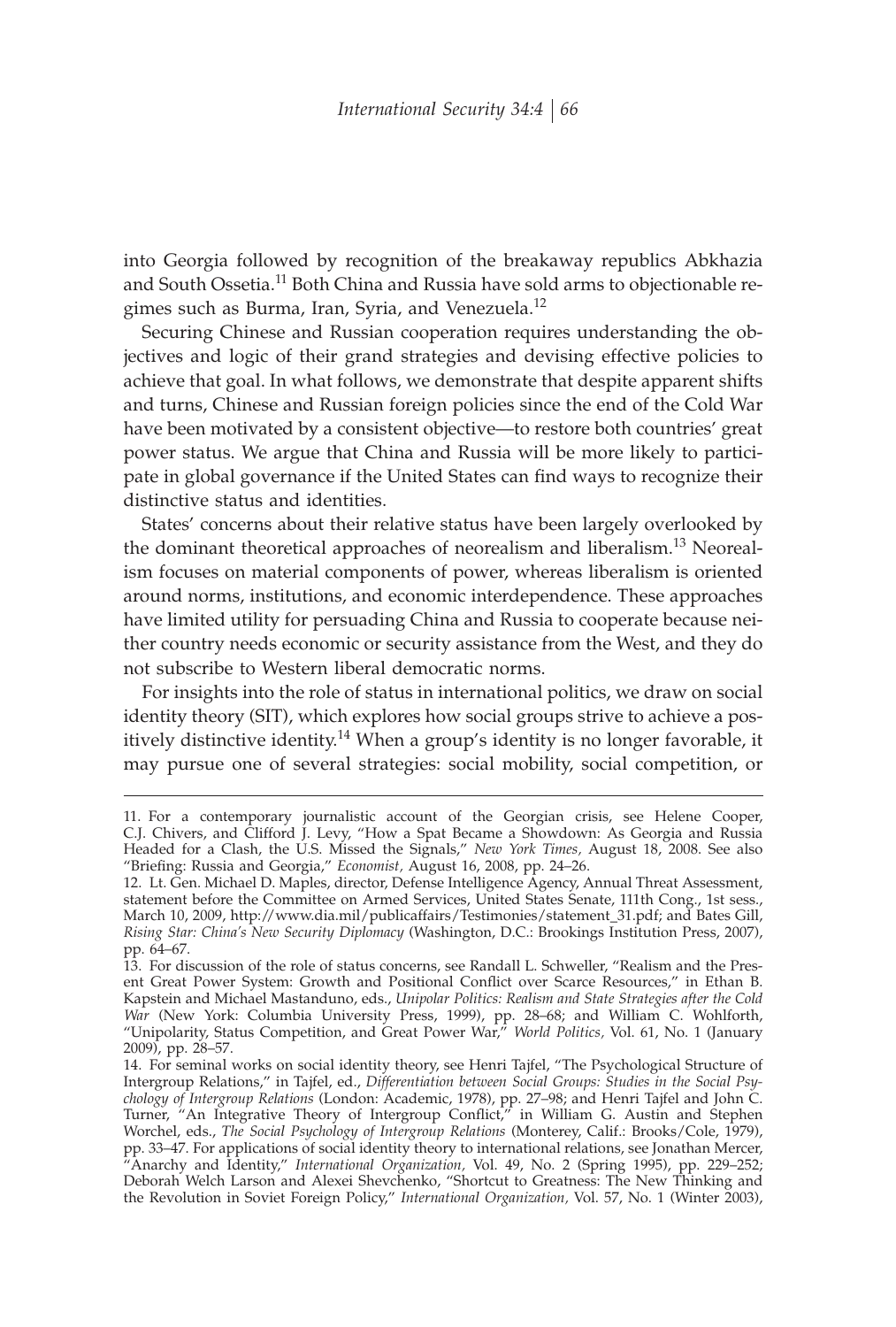Status Seekers 67

social creativity. Social mobility emulates the values and practices of the higher-status group with the goal of gaining admission into elite clubs. Social competition tries to equal or surpass the dominant group in the area on which its claims to superior status rest. Finally, social creativity reframes a negative attribute as positive or stresses achievement in a different domain. Applied to international relations, SIT suggests that states may improve their status by joining elite clubs, trying to best the dominant states, or achieving preeminence outside the arena of geopolitical competition.<sup>15</sup>

We apply a theoretical framework based on SIT to case studies of changes in Chinese and Russian grand strategy since the end of the Cold War as a plausibility probe.<sup>16</sup> Our study indicates that China and Russia initially sought great power status through partial acceptance of Western capitalist norms but were denied integration into elite Western clubs. Both states turned to more competitive policies but did not enhance their relative standing. Rather than adjust to the U.S.-led liberal democratic system, China and Russia sought to develop new, more positive images by contributing to global governance while maintaining distinctive identities. China has been remarkably successful in changing other states' perceptions of its identity, whereas Russia's cooperation was largely taken for granted. Russia's foreign policy is currently in a transitional phase with some elements of social competition.

Our case studies suggest that the desire for greater status may motivate rising powers to take on more responsibility for maintaining world order. For this outcome to occur, the dominant power, the United States, must offer recognition of the rising state's more positive identity and status. Overall U.S. predominance allows the United States to recognize other countries' achievements and contributions in the area of global governance without detracting from its own status. Use of status incentives should receive greater consideration as a tool of global governance.

We begin by discussing the basic propositions of SIT, showing why groups are motivated to achieve positive distinctiveness. We then elaborate and conceptualize the SIT typology of identity management strategies, providing applications to international relations. This theoretical framework is then used to explain major shifts in Chinese and Russian grand strategy since the end of the Cold War, and especially the adoption of more cooperative policies. The

15. Tajfel and Turner, "An Integrative Theory of Intergroup Conflict."

pp. 77–109; and Anne L. Clunan, *The Social Construction of Russia's Resurgence: Aspirations, Identity, and Security Interests* (Baltimore, Md.: Johns Hopkins University Press, 2009).

<sup>16.</sup> Harry Eckstein, "Case Studies and Theory in Political Science," in Fred Greenstein and Nelson Polsby, eds., *Handbook of Political Science,* Vol. 7 (Reading, Mass.: Addison-Wesley, 1975), pp. 79– 138.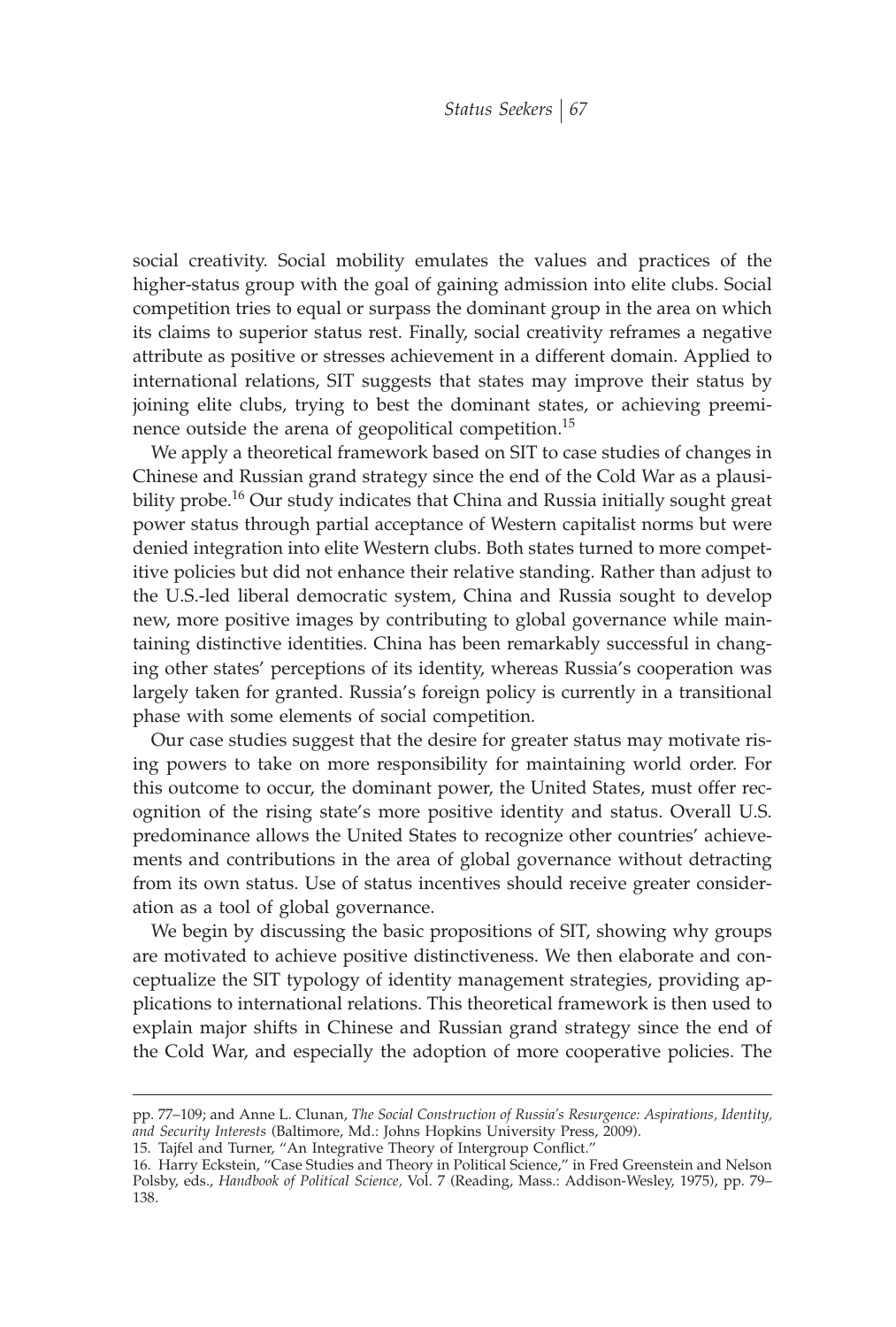conclusion identifies contributions of SIT to understanding otherwise puzzling Chinese and Russian behavior.

## *Identity, Status, and Power*

Social identity theory posits that people derive part of their identity from membership in various social groups—nation, ethnicity, religion, political party, gender, or occupation. Because membership reflects back on the self, people want their group to have a positive identity.<sup>17</sup> People compare their group's achievements and qualities to a reference group, one that is equal or slightly superior.<sup>18</sup> The propensity toward upward comparison is found in the choice of reference groups in international relations, where the Chinese compare their achievements to those of Japan, the United States, and Russia;<sup>19</sup> Indians look at China;<sup>20</sup> and Russians judge their accomplishments relative to those of the United States.<sup>21</sup>

Groups strive for positive distinctiveness—to be not only different but better.<sup>22</sup> Evidence for this motive is provided by minimal group experiments where, based on trivial factors such as preference for the art of Wassily Kandinsky versus Paul Klee, groups discriminate in favor of the in-group.<sup>23</sup> In the minimal group experiments, the groups were equal in status and power to control for alternative explanations for group rivalries.<sup>24</sup> But SIT researchers continue to find in-group bias in settings where there are marked disparities in status or power, whether based on occupation,<sup>25</sup> military rank,<sup>26</sup> gender,<sup>27</sup> or

<sup>17.</sup> Tajfel, "The Psychological Structure of Intergroup Relations," pp. 63–64; and Tajfel and Turner, "An Integrative Theory of Intergroup Conflict," p. 40.

<sup>18.</sup> Rupert Brown and Gabi Haeger, "'Compared to What?' Comparison Choice in an Internation Context," *European Journal of Social Psychology,* Vol. 29, No. 1 (February 1999), pp. 31–42.

<sup>19.</sup> David M. Lampton, *The Three Faces of Chinese Power: Might, Money, and Minds* (Berkeley: University of California Press, 2008), p. 22.

<sup>20.</sup> Somini Sengupta, "India and China Become Friendlier Rivals," *New York Times,* November 21, 2006.

<sup>21.</sup> Bobo Lo, *Russian Foreign Policy in the Post-Soviet Era: Reality, Illusion, and Mythmaking* (New York: Palgrave Macmillan, 2002), pp. 8, 23.

<sup>22.</sup> Tajfel, "The Psychological Structure of Intergroup Relations," pp. 83–86.

<sup>23.</sup> Ibid., pp. 77–86. For a review, see Marilynn B. Brewer, "In-Group Bias in the Minimal Intergroup Situation: A Cognitive-Motivational Analysis," *Psychological Bulletin,* Vol. 86, No. 2 (March 1979), pp. 307–324.

<sup>24.</sup> Jacques E.C. Hymans, "Applying Social Identity Theory to the Study of International Politics: A Caution and an Agenda," paper presented at the annual meeting of the International Studies Association, New Orleans, Louisiana, March 24–27, 2002, p. 11.

<sup>25.</sup> Richard Y. Bourhis and Peter Hill, "Intergroup Perceptions in British Higher Education: A Field Study," in Henri Tajfel, ed., *Social Identity and Intergroup Relations* (Cambridge: Cambridge University Press, 1982), pp. 423–468.

<sup>26.</sup> Jennifer G. Boldry and Deborah A. Kashy, "Intergroup Perception in Naturally Occurring Groups of Differential Status: A Social Relations Perspective," *Journal of Personality and Social Psychology,* Vol. 77, No. 6 (December 1999), pp. 1200–1212.

<sup>27.</sup> Peter R. Grant, "Ethnocentrism between Groups of Unequal Power in Response to Perceived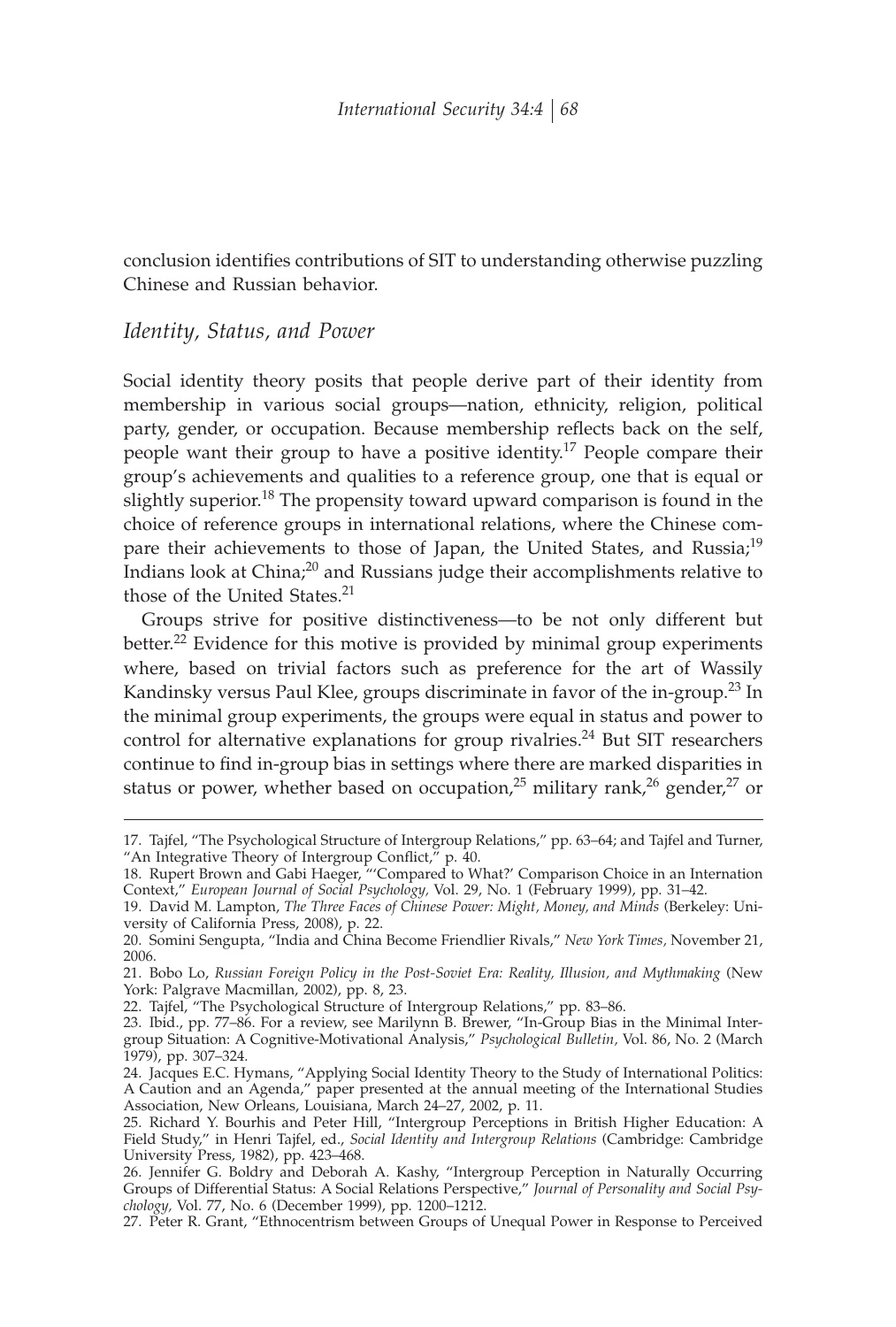region (Northern vs. Southern Italians, $^{28}$  French vs. British Canadians, $^{29}$  East vs. West Germans<sup>30</sup>).

Status is based on a group's standing on some trait valued by society.<sup>31</sup> Status is a positional good, meaning that one group's status can improve only if another's declines.<sup>32</sup> SIT introduces an important modification to this prevailing zero-sum conception of status by pointing out that groups have multiple traits on which to be evaluated, so that comparisons among them need not be competitive. The availability of multidimensional comparisons underlies social creativity, as is discussed below.

Realists regard a state's position in the international status hierarchy as based on military power, especially as demonstrated in war. A further implication of realism is that the concentration of power helps to determine a state's foreign policy.<sup>33</sup> Against this notion, the English School has pointed out that having the recognized status of great power with "certain special rights and duties" has always required approval from the other great powers and other states in the international community.<sup>34</sup> Having superior military capabilities does not necessarily bring with it superior status, acceptance, or respect. During the Cold War, the Soviet Union engaged in a futile effort to win global status through military competition and geopolitical expansion, but the United States was unwilling to recognize the Soviet Union as an equal. $35$ Status-seeking actions can be largely symbolic and aimed at influencing others' perceptions, as distinguished from the search for raw material power. For example, hosting the Olympic Games has traditionally been an indicator of rising power status, as illustrated by Russian President Vladimir Putin's re-

Threat to Social Identity and Valued Resources," *Canadian Journal of Behavioral Science,* Vol. 24, No. 3 (July 1992), pp. 348–370.

<sup>28.</sup> Dora Capozza, Emiliana Bonaldo, and Alba Di Maggio, "Problems of Identity and Social Conflict: Research on Ethnic Groups in Italy," in Tajfel, *Social Identity and Intergroup Relations*, pp. 299–325.

<sup>29.</sup> Ad F.M. Van Knippenberg, "Intergroup Differences in Group Perceptions," in Henri Tajfel, ed., *The Social Dimension: European Developments in Social Psychology,* Vol. 2 (Cambridge: Cambridge University Press, 1984), pp. 565–566.

<sup>30.</sup> Amélie Mummendey, Thomas Kessler, Andreas Klink, and Rosemarie Mielke, "Strategies to Cope with Negative Social Identity: Predictions by Social Identity Theory and Relative Deprivation Theory," *Journal of Personality and Social Psychology,* Vol. 76, No. 2 (February 1999), pp. 229–245. 31. Ad van Knippenberg and Naomi Ellemers, "Strategies in Intergroup Relations," in Michael A. Hogg and Dominic Abrams, eds., *Group Motivation: Social Psychological Perspectives* (New York: Harvester Wheatsheaf, 1993), pp. 20–21.

<sup>32.</sup> On positional goods, see Fred Hirsch, *Social Limits to Growth* (Cambridge, Mass.: Harvard University Press, 1976), pp. 27–28.

<sup>33.</sup> Robert Gilpin, *War and Change in World Politics* (Cambridge: Cambridge University Press, 1981), pp. 30–33.

<sup>34.</sup> Hedley Bull, *The Anarchical Society: A Study of Order in World Politics* (New York: Columbia University Press, 1977), p. 202.

<sup>35.</sup> William C. Wohlforth, *The Elusive Balance: Power and Perceptions during the Cold War* (Ithaca, N.Y.: Cornell University Press, 1993), pp. 146, 177–178.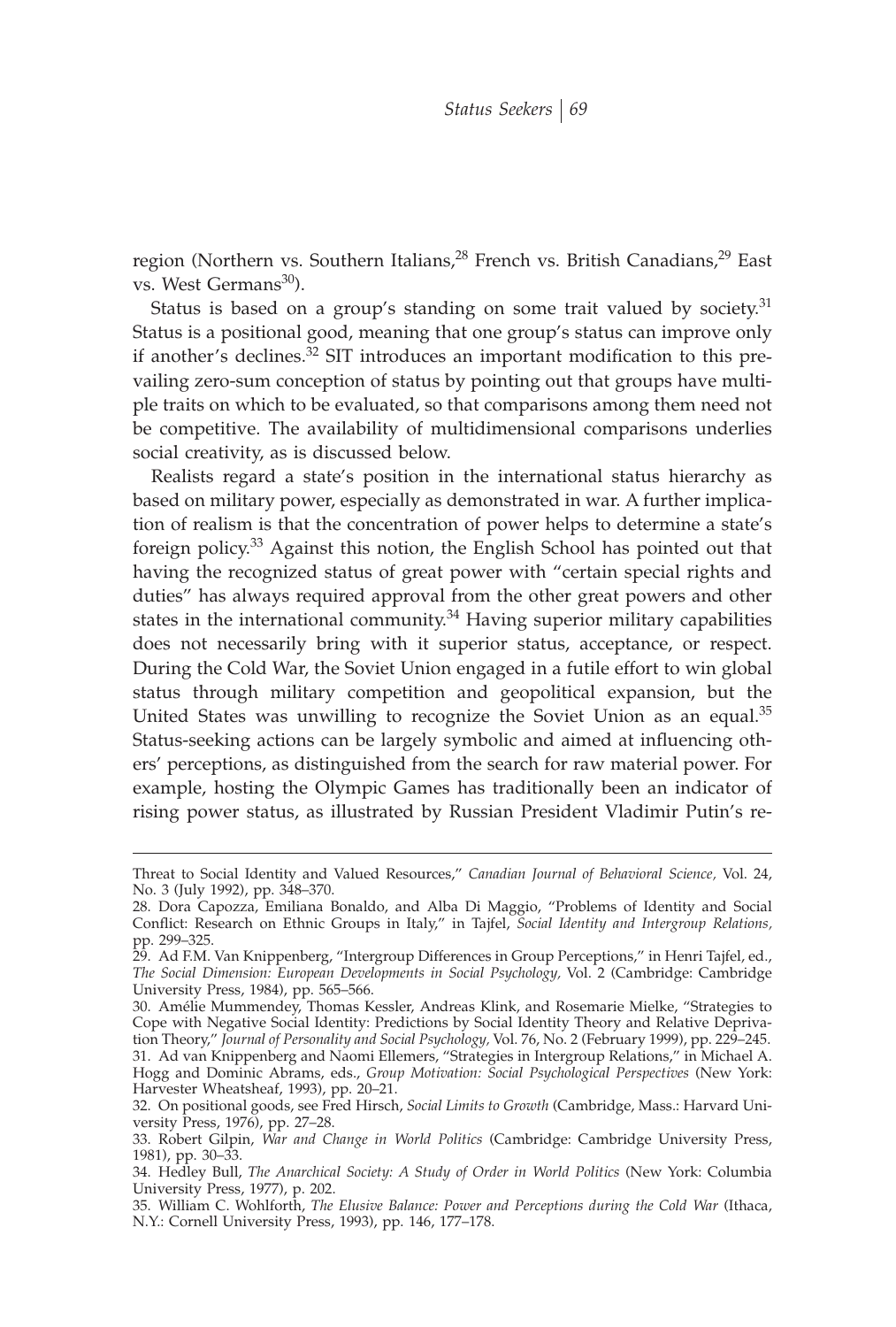mark that being awarded the 2014 Winter Olympics was a "judgment of our country," and Brazilian President Luiz Inácio Lula da Silva's tearful exclamation that Rio de Janeiro's selection meant that Brazil had gone from being a second-class to a first-class country and was now beginning to "receive the respect we deserve."<sup>36</sup>

International institutions are often hierarchical in their structure and functions and in that manner embody the status hierarchy. The UN Security Council was built on the premise of great power management of the system, and the permanent five members reflect the distribution of power at the end of World War II. The International Monetary Fund (IMF) and World Bank are also hierarchical in their rights and functioning, as exemplified by the weighted voting structure. Consequently, international institutions are often arenas in which states contend for status. For example, smaller states expend great effort and financial resources to win election to one of the nonpermanent memberships in the Security Council.<sup>37</sup> Formal diplomatic protocol, including state visits or summits, is a traditional means of indicating a state's relative status.

Indirect evidence of concern for status is provided by a state's disproportionate reaction to perceived humiliations. Displays of anger are often intended to restore status or dignity, $38$  as in the violent and emotional protests among Chinese youth against the May 1999 accidental U.S. bombing of the Chinese embassy in Belgrade.<sup>39</sup> States may try to demonstrate their importance by engaging in obstructionist behavior, acting as spoilers.

Status seeking is prompted by unfavorable comparisons to a reference group, stimulating the desire to improve one's position. The group may want to pursue an identity management strategy to achieve a more positive, distinctive identity.<sup>40</sup>

# *In Search of Status: Identity Management Strategies*

A group that wants to improve its standing may try to pass into a higher-status group, compete with the dominant group, or achieve preeminence in a differ-

<sup>36.</sup> Quoted in Max Delany and Kevin O'Flynn, "As Sochi Gets Olympics, a Gold Medal for Putin," *International Herald Tribune,* July 5, 2007; and Alexei Barrionuevo, "Dancing into the Evening, Brazil Celebrates Its Arrival on the World Stage," *New York Times,* October 4, 2009.

<sup>37.</sup> David M. Malone, "Eyes on the Prize: The Quest for Nonpermanent Seats on the UN Security Council," *Global Governance,* Vol. 6, No. 1 (January–March 2000), pp. 3–24.

<sup>38.</sup> Philip Shaver, Judith Schwartz, Donald Kirson, and Cary O'Connor, "Emotion Knowledge: Further Exploration of a Prototype Approach," *Journal of Personality and Social Psychology,* Vol. 52, No. 6 (June 1987), p. 1078.

<sup>39.</sup> Peter Hays Gries, "Tears of Rage: Chinese Nationalist Reactions to the Belgrade Embassy Bombing," *China Journal,* No. 46 (July 2001), pp. 25–43.

<sup>40.</sup> Tajfel and Turner, "An Integrative Theory of Intergroup Conflict," pp. 40, 43.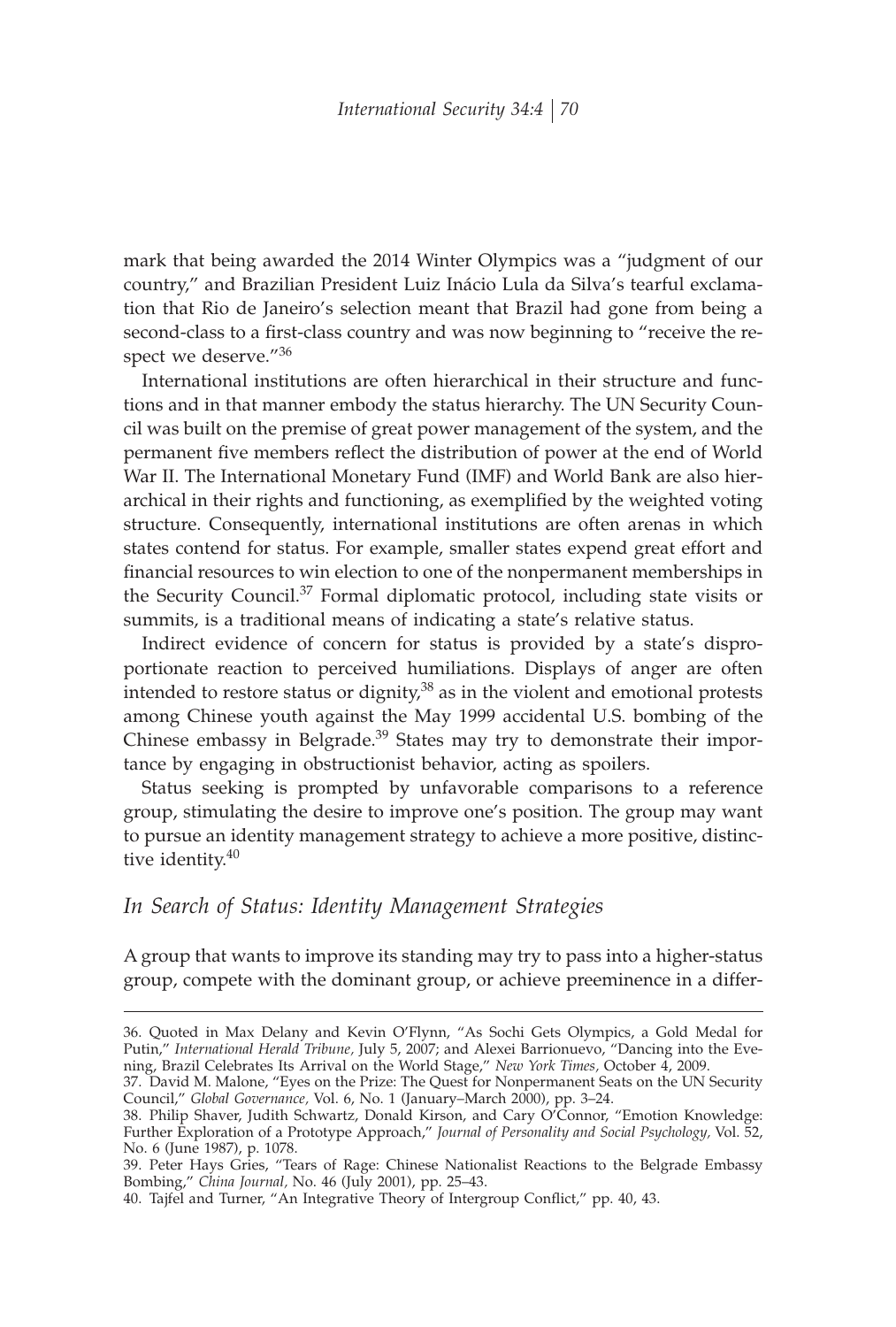ent domain. The choice of one type of strategy over another depends on the openness of the status hierarchy as well as the values of the group. States have also pursued varying strategies for attaining status, depending on the permeability of elite clubs as well as the similarity of their values with the established powers.

## social mobility

If the boundaries of higher-status groups are permeable, a lower-status group may conform to the norms of an elite group to gain acceptance, pursuing a strategy of social mobility.<sup>41</sup> Just as individuals imitate the social norms and lifestyle of the upper class to be accepted into elite social clubs, $42$  so states may adopt the political and economic norms of the dominant powers to be admitted to more prestigious institutions or clubs.

Social mobility has been the strategy pursued by states in two waves of democratization since World War II. After the end of the postwar occupation, West Germany and Japan sought admission to the "civilized states" by renouncing offensive military force and accepting liberal democracy. West Germany chose to transcend its nationalist identity through European integration, whereas Japan pursued membership in the IMF, the General Agreement on Tariffs and Trade (GATT), and the Organization for Economic Cooperation and Development.<sup>43</sup> Since the end of the Cold War, Eastern and Central European states have adopted liberal democratic reforms and capitalism to be admitted into the North Atlantic Treaty Organization (NATO) and the European Union (EU), organizations that symbolize identity as part of the West.<sup>44</sup> After being admitted into elite clubs, states may continue to pursue status but within the context of the club's rules, as illustrated by Poland's and the Czech Republic's efforts to achieve a prominent role within the EU relative to more long-standing members such as France.<sup>45</sup>

<sup>41.</sup> Tajfel, "The Psychological Structure of Intergroup Relations," pp. 93–94; and Naomi Ellemers, Ad van Knippenberg, and Henk Wilke, "The Influence of Permeability of Group Boundaries and Stability of Group Status on Strategies of Individual Mobility and Social Change," *British Journal of Social Psychology,* Vol. 29, No. 3 (September 1990), pp. 233–246.

<sup>42.</sup> Murray Milner Jr., *Status and Sacredness: A General Theory of Status Relations and an Analysis of Indian Culture* (New York: Oxford University Press, 1994), pp. 35–36.

<sup>43.</sup> Reinhard Wolf, "Between Revisionism and Normalcy: Germany's Foreign Policy Identity in the 20th Century," in Saori N. Katada, Hanns W. Maull, and Takashi Inoguchi, eds., *Global Governance: Germany and Japan in the International System* (Aldershot, U.K.: Ashgate, 2004), pp. 18–19; and Yoshiko Kojo, "Japan's Policy Change in Multi-Layered International Economic Relations," in ibid., pp. 144–145.

<sup>44.</sup> Judith G. Kelley, *Ethnic Politics in Europe: The Power of Norms and Incentives* (Princeton, N.J.: Princeton University Press, 2004).

<sup>45.</sup> See, for example, the rivalry between France and the Czech Republic as successive presidents of the European Union. Steven Erlanger, "Impairing Europe, Gibe by Gibe," *New York Times,* Feb-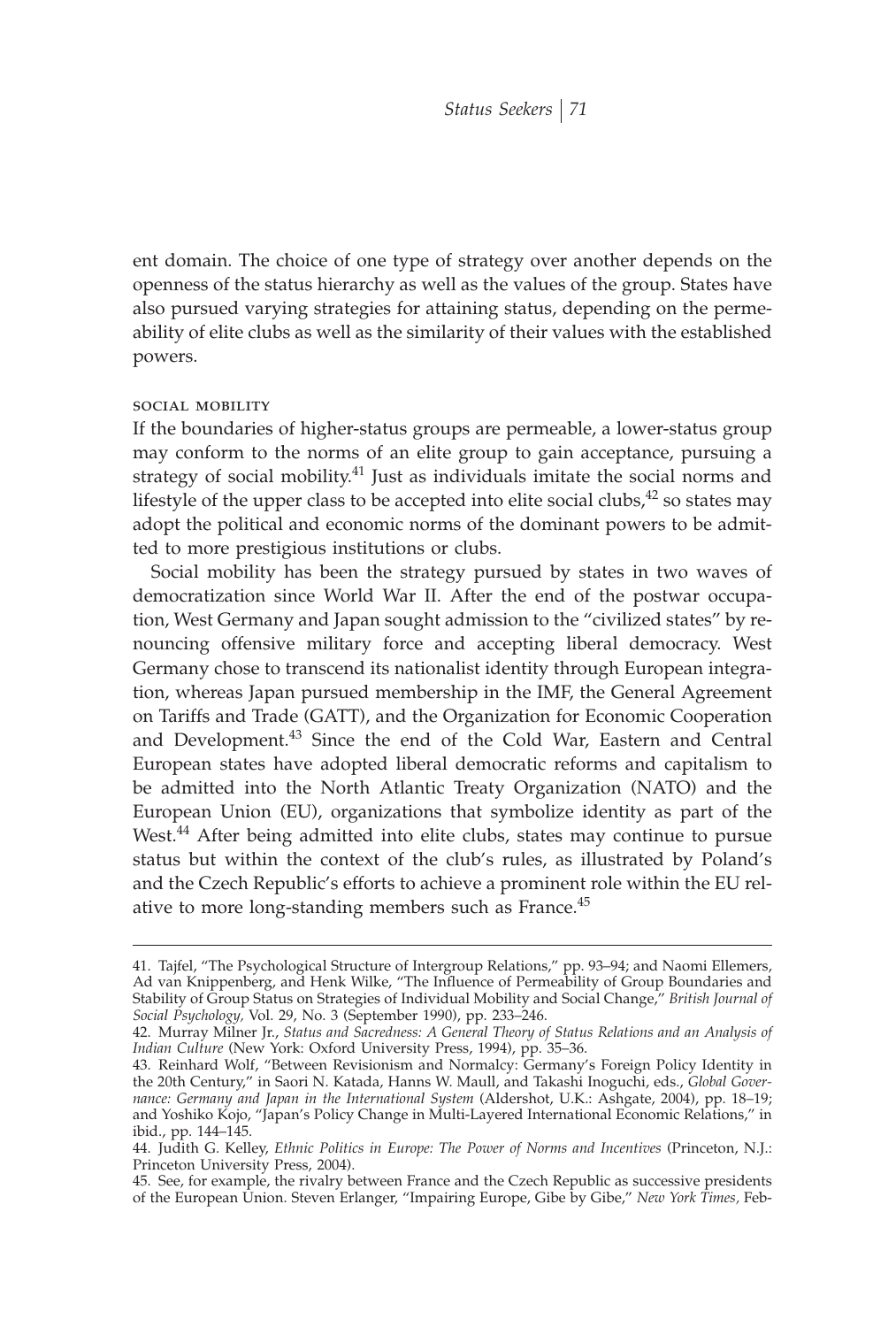Indicators of a social mobility strategy include a state's emulation of the institutions, values, or ideology of the dominant states. The state's leaders may adopt the goal of joining a more elite organization or club as proof of higher status.

#### social competition

If elite group boundaries are impermeable to new members, the lower-status group may strive for equal or superior status through a strategy of social competition. To illustrate, Japan turned to imperialism in the 1930s after the failure of the Meiji-era social mobility strategy of emulating the values and institutions of Western powers. Despite its economic and military successes, Japan was not regarded as a true member of the great power club, an exclusion made clear to the Japanese by the Paris Peace Conference's rejection of a resolution against racism that was proposed by China and Japan.<sup>46</sup>

Groups may also turn to competition when they regard the higher-status group's position as illegitimate or unstable.<sup>47</sup> For example, India challenged the validity of the norms underlying the nuclear nonproliferation regime, with its arbitrary distinction between nuclear and nonnuclear states based solely on whether they had nuclear weapons in 1967 when the Nuclear Nonproliferation Treaty was signed, culminating in India's nuclear test in 1998. The Indian nuclear test was a "declaration that the present status hierarchy in the international system was no longer acceptable and needed to be modified by accommodating India."<sup>48</sup>

Social competition aims to equal or outdo the dominant group in the area on which its claim to superior status rests.<sup>49</sup> In international relations, where status is in large part based on military and economic power, social competition often entails traditional geopolitical rivalry, such as competition over spheres of influence or arms racing. For example, Wilhelmine Germany competed with Britain in the size of its battleship fleet, and sought colonies and spheres of influence to attain its "place in the sun." $50$  Similarly, the Soviet

ruary 14, 2009; and Steven Erlanger and Nicholas Kulish, "Sarkozy and Merkel, Often at Odds, Try to Shape European Unity," *New York Times,* March 31, 2009.

<sup>46.</sup> Richard J. Samuels, *Securing Japan: Tokyo's Grand Strategy and the Future of East Asia* (Ithaca, N.Y.: Cornell University Press, 2007), pp. 15–18, 21.

<sup>47.</sup> J. Turner and R. Brown, "Social Status, Cognitive Alternatives, and Intergroup Relations," in Tajfel, *Differentiation between Social Groups,* pp. 201–234.

<sup>48.</sup> Baldev Raj Nayar and T.V. Paul, *India in the World Order: Searching for Major-Power Status* (Cambridge: Cambridge University Press, 2003), pp. 173–175, 181, 211–214, 224, 227–231, at p. 231.

<sup>49.</sup> John C. Turner, "Social Comparison and Social Identity: Some Prospects for Intergroup Behavior," *European Journal of Social Psychology,* Vol. 5, No. 1 (March 1975), pp. 5–34.

<sup>50.</sup> Robert J. Art, *The Inºuence of Foreign Policy on Seapower: New Weapons and Weltpolitik in*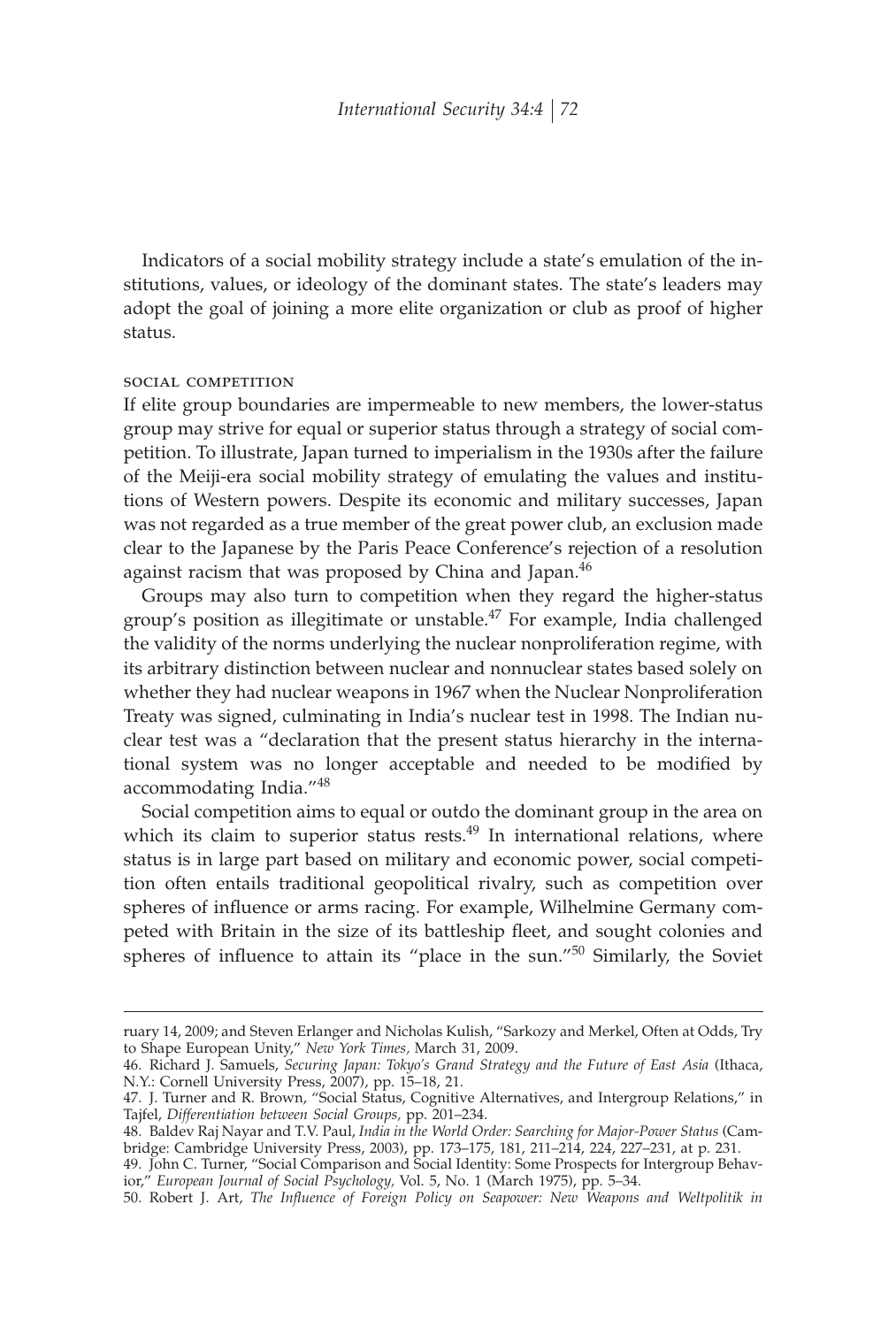Union invested enormous resources in the nuclear arms race with the United States to achieve recognition as a political-military equal.<sup>51</sup>

Indicators of social competition include arms racing, rivalry over spheres of influence, military demonstrations aimed at one-upmanship, or military intervention against a smaller power, so long as the purpose is to influence others' perceptions rather than attain security or power. Social competition may also be manifested in spoiler behavior, as in Russia's opposition in the 1990s to U.S. intervention in the Balkans and Iraq, $52$  as well as its efforts since 2005 to eliminate the U.S. military presence in Central Asia, despite having an interest in U.S. defeat of the Taliban in Afghanistan.<sup>53</sup> As Richard Pipes writes, "When the Kremlin says 'no' to Western initiatives, Russians feel that they are indeed a world power."54

## social creativity

When the status hierarchy is perceived as legitimate or stable, groups may seek prestige in a different area altogether, exercising social creativity. This may be done by (1) reevaluating the meaning of a negative characteristic, or (2) finding a new dimension on which their group is superior.<sup>55</sup> A supposedly negative attribute is reevaluated as positive in the African American 1960s slogan "Black is beautiful." An example from international politics is China's reinterpretation of Confucianism, viewed by Mao Zedong as feudal, as part of Beijing's "soft power."<sup>56</sup> The tactic of identifying a different dimension is illustrated by the Eurasianism strand of Russian intellectual thought, a school that celebrates Russia's collectivism, spiritualism, traditionalism, and Orthodox Christianity in contrast to the West's spiritually impoverished individualism and materialism.<sup>57</sup>

*Wilhelminian Germany* (Beverly Hills, Calif.: Sage, 1973), pp. 23–24, 36–37; and Wolf, "Between Revisionism and Normalcy," pp. 12–13.

<sup>51.</sup> Wohlforth, *The Elusive Balance;* and Larson and Shevchenko, "Shortcut to Greatness," pp. 93– 95.

<sup>52.</sup> Lo, *Russian Foreign Policy in the Post-Soviet Era,* pp. 89–90, 142.

<sup>53.</sup> Mark Kramer, "Russian Policy toward the Commonwealth of Independent States: Recent Trends and Future Prospects," *Problems of Post-Communism,* Vol. 55, No. 6 (November/December 2008), pp. 5–6; and Clifford J. Levy, "At the Crossroad of Empires, a Mouse Struts," *New York Times,* July 26, 2009.

<sup>54.</sup> Richard Pipes, "Craving to Be a Great Power," *Moscow Times,* July 15, 2009, Johnson's Russia List, 2009-#133.

<sup>55.</sup> Gérard Lemaine, "Social Differentiation and Social Originality," *European Journal of Social Psychology,* Vol. 4, No. 1 (March 1974), pp. 17–52.

<sup>56.</sup> Peter Hays Gries, "Identity and Conflict in Sino-American Relations," in Alastair Iain Johnston and Robert S. Ross, eds., *New Directions in the Study of China's Foreign Policy* (Stanford, Calif.: Stanford University Press, 2006), p. 325.

<sup>57.</sup> Dmitry Shlapentokh, "Dugin Eurasianism: A Window on the Minds of the Russian Elite or an Intellectual Ploy?" *Studies in East European Thought,* Vol. 59, No. 3 (September 2007), pp. 215–236.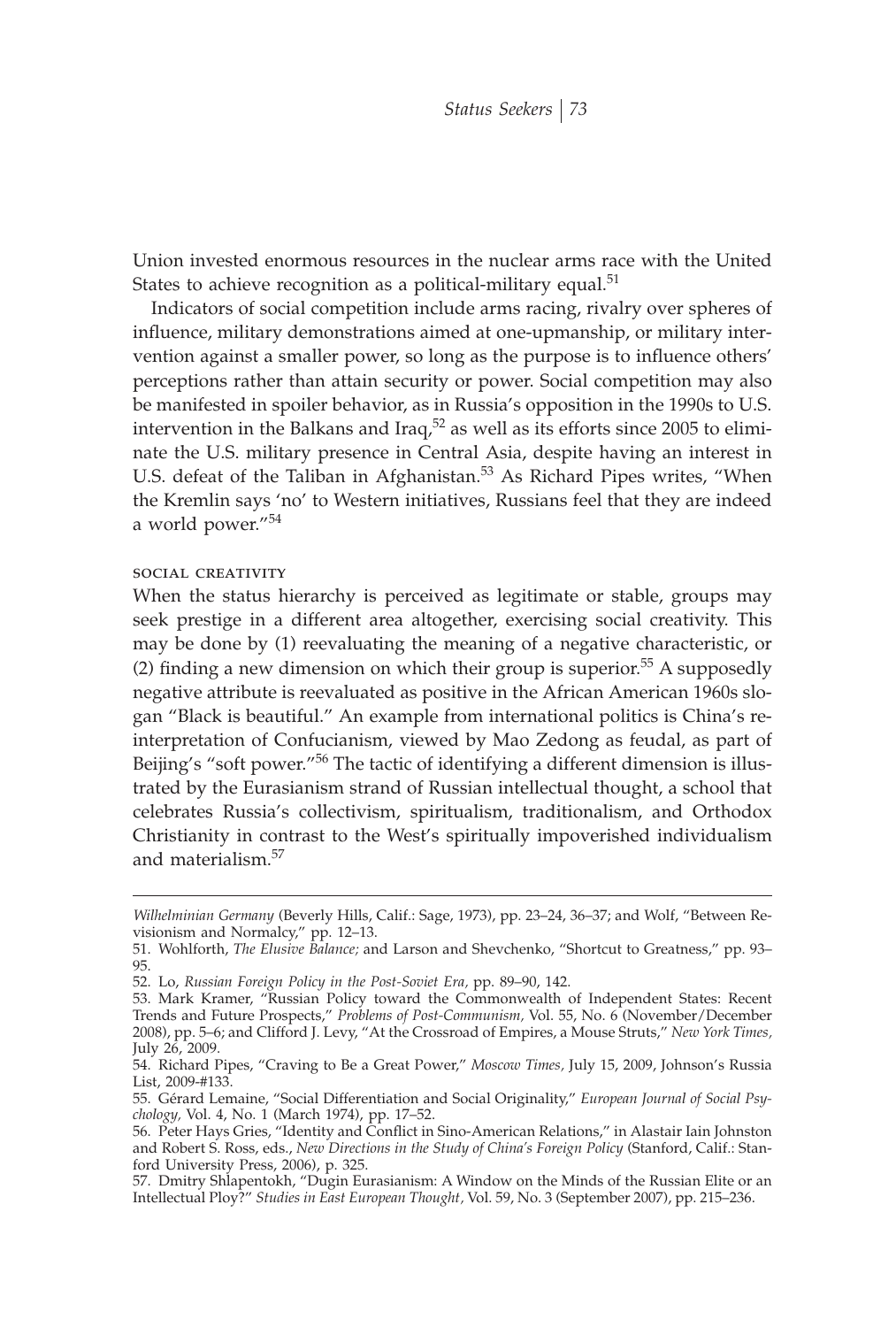In international relations, social creativity entails achieving prestige on a different dimension, such as promoting new norms or a developmental model. In contrast to social mobility, the state will underscore how its policy is unique. For example, during the height of the Cold War, Indian Prime Minister Jawaharlal Nehru achieved preeminence as leader of the Nonaligned Movement and proponent of disarmament and anticolonialism.<sup>58</sup> Similarly, Soviet leader Mikhail Gorbachev tried to achieve greatness for the Soviet Union as the moral and political leader of a new international order shaped on principles of the New Thinking such as mutual security, nonoffensive defense, and the Common European Home.<sup>59</sup>

In contrast to social competition, social creativity does not try to change the hierarchy of status in the international system but rather tries to achieve preeminence on a different ranking system. For example, French President Charles de Gaulle pursued a social creativity strategy of emphasizing France's grandeur and independence from the United States, but he did not challenge the bipolar order.<sup>60</sup> In contrast, Adolf Hitler's principal goal was world domination under a "Great German Empire," and promoting new racist criteria for international prestige was secondary.<sup>61</sup>

For a social creativity strategy to succeed, the lower-status group's proposed criteria for status must be recognized as valid and worthwhile by the dominant group. Status cannot be attained unilaterally.<sup>62</sup> Although status is positional, two social groups may be able to attain positive status at the same time so long as there are multiple criteria. With more than one way to attain status, two groups may be superior but in different areas. $63$  State A can claim to be better on dimension X while acknowledging that State B is stronger on dimension Y. Groups may acknowledge others' achievements, thereby showing social cooperation.<sup>64</sup> Social cooperation is illustrated by U.S.-EU relations, where Europeans take pride in their generous social welfare benefits, cosmopolitanism, and social safety nets, while the United States emphasizes its military power, global reach, and international competitiveness.<sup>65</sup>

<sup>58.</sup> Nayar and Paul, *India in the World Order,* pp. 135–144.

<sup>59.</sup> Larson and Shevchenko, "Shortcut to Greatness."

<sup>60.</sup> Stanley Hoffmann, *Decline or Renewal? France since the 1930s* (New York: Viking, 1974), pp. 94, 191, 217, 337.

<sup>61.</sup> Wolf, "Between Revisionism and Normalcy," pp. 16–17.

<sup>62.</sup> Tajfel, "The Psychological Structure of Intergroup Relations," p. 96.

<sup>63.</sup> Amélie Mummendey and Hans-Joachim Schreiber, "'Different' Just Means 'Better': Some Obvious and Some Hidden Pathways to In-group Favouritism," *British Journal of Social Psychology,* Vol. 23, No. 4 (November 1984), pp. 363–368.

<sup>64.</sup> Van Knippenberg, "Intergroup Differences in Group Perceptions," p. 575.

<sup>65.</sup> Robert Kagan, *Of Paradise and Power: America and Europe in the New World Order* (New York: Vintage, 2004), p. 120.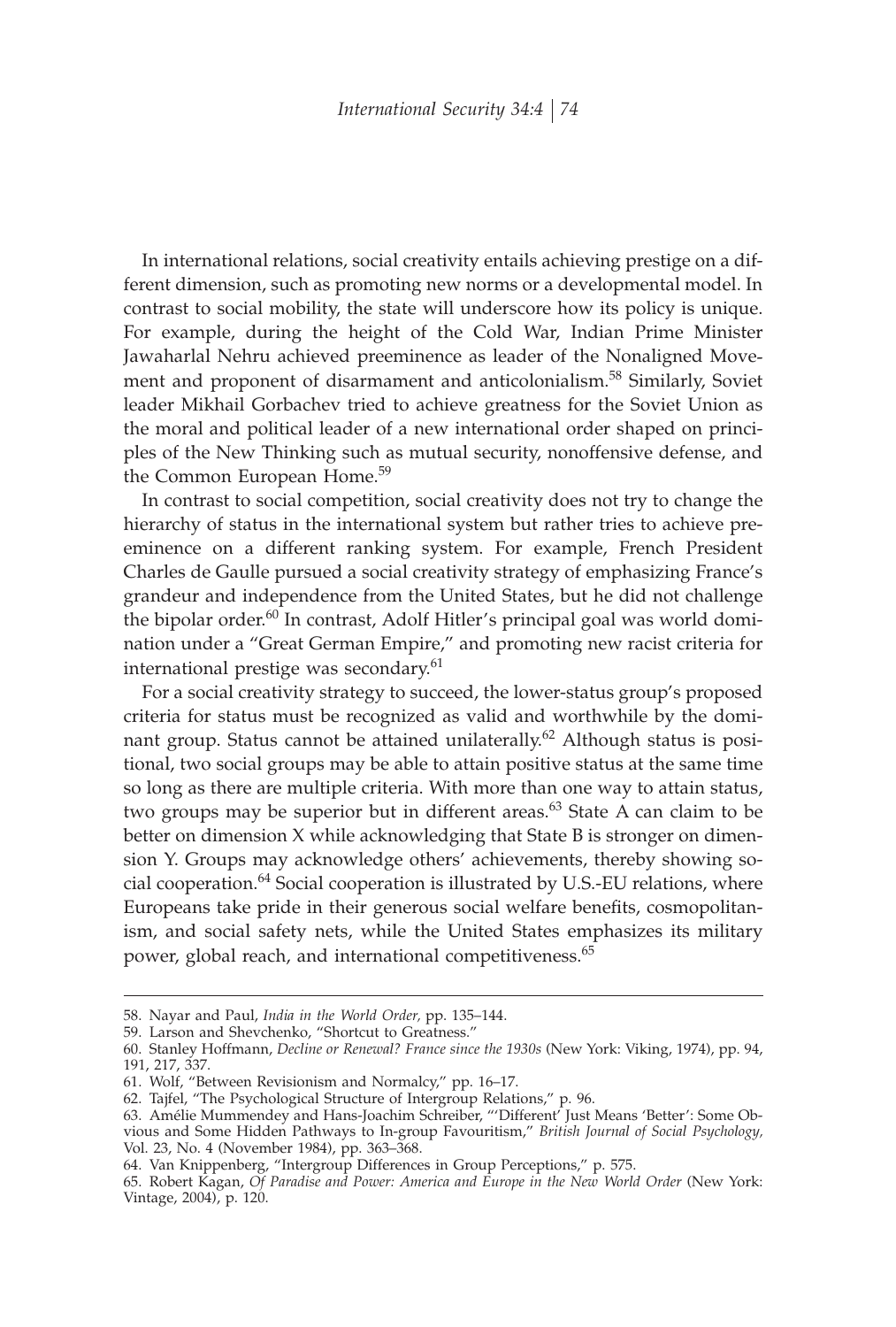If the higher-status group refuses to acknowledge the other's social creativity efforts, the lower-status group will react competitively,<sup>66</sup> and possibly take offensive action. People often react angrily and impulsively over injuries to honor, dignity, or respect.<sup>67</sup> A higher-status group is more likely to be generous about accepting the out-group's achievements if it regards its own superior position as legitimate and secure.<sup>68</sup>

Indicators that a state is pursuing social creativity include advocacy of new international norms, regimes, institutions, or a developmental model. In contrast to social mobility, the essence of social creativity is the attempt to stake out a distinctive position, emphasizing the state's unique values or contributions. Often social creativity is accompanied by high-profile diplomacy, with charismatic leaders who take a prominent role on the world stage, such as de Gaulle, Nehru, or Gorbachev.

#### **SUMMARY**

Strategies of social mobility, social competition, and social creativity are ideal types, and elements of all three may be found in a particular country's foreign policy. Nevertheless, the strategies have different goals and tactics, so that dominance of a particular identity management strategy alters the state's entire foreign policy. Social mobility entails emulating the values and practices of the established powers to attain integration into elite clubs. Social competition, however, tries to supplant the dominant power on the geopolitical dimensions of status. Social creativity seeks a favorable position on a different ranking system, while highlighting the state's uniqueness and differences from the dominant powers. The choice of strategy depends on the state's perceptions of the permeability of elite clubs and the legitimacy and stability of the status hierarchy, factors that can be influenced by the behavior of the dominant powers, in this case, the United States and its allies.

Based on this discussion of SIT, we may now develop theoretical expectations for Chinese and Russian foreign policy following the end of the Cold War. China and Russia had to forge new identities in an international system dominated by the United States. Emphasizing the "end of history" and the tri-

<sup>66.</sup> Tajfel, "The Psychological Structure of Intergroup Relations," pp. 96–97; and Rupert J. Brown and Gordon F. Ross, "The Battle for Acceptance: An Investigation into the Dynamics of Intergroup Behavior," in Tajfel, *Social Identity and Intergroup Relations,* pp. 155–178.

<sup>67.</sup> Diane M. Mackie, Thierry Devos, and Eliot R. Smith, "Intergroup Emotions: Explaining Offensive Action Tendencies in an Intergroup Context," *Journal of Personality and Social Psychology,* Vol. 79, No. 4 (October 2000), pp. 602–616.

<sup>68.</sup> Itesh Sachdev and Richard Y. Bourhis, "Power and Status Differentials in Minority and Majority Intergroup Relations," *European Journal of Social Psychology,* Vol. 21, No. 1 (January 1991), pp. 1– 24.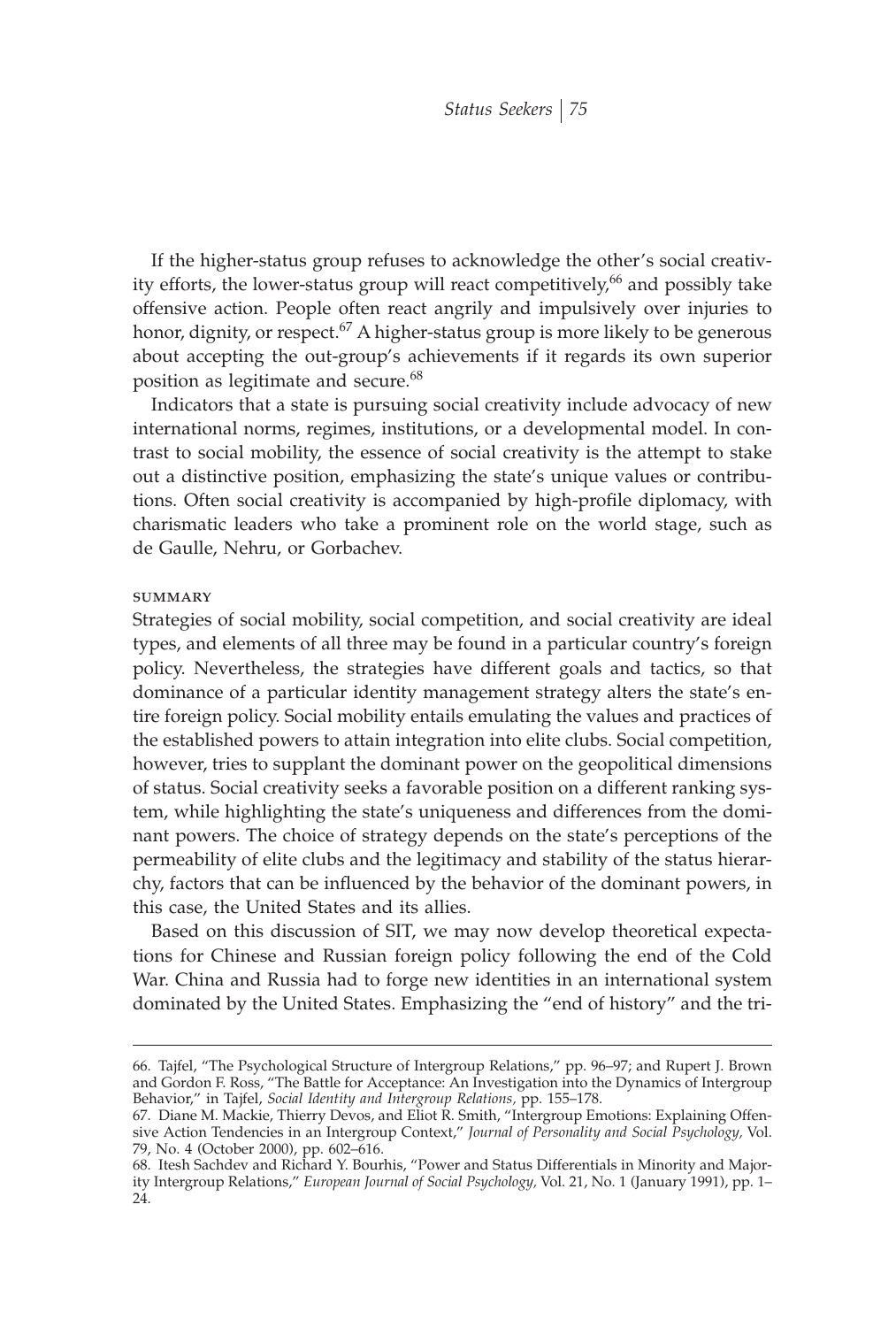umph of democratic values, the United States encouraged former communist states to become liberal democracies with market economies. Unless China and Russia emulated Western liberal values, values at odds with their collectivist and statist traditions, SIT would predict that both states would be denied admission into the great power club. Frustration with the lack of permeability of elite institutions would encourage both states to turn to competitive and assertive behavior, complaining of Western "double standards." If they regarded the U.S. position at the top of the status hierarchy as stable and legitimate, both states would be prone to exercise social creativity, such as finding value in previously unappreciated aspects of their national traditions or promoting alternative norms. Whether their efforts at social creativity endured would depend on the willingness of the United States and other Western powers to accord increased recognition and respect.

# *Beijing's and Moscow's Search for Status and Identity*

After the end of the Cold War, China and Russia experienced major threats to their identities as great powers. China's crackdown on protesters at Tiananmen Square placed China on "the wrong side of history" in the eyes of the West, and Russia's continuing political and economic instability fueled fears that the country had not yet made a break with its Soviet past. Frustrated with conditionality and Western-imposed barriers to social mobility, China and Russia adopted social competition strategies, but China's premature assertiveness aroused fears in East Asia, and Russia's diplomatic balancing was anachronistic and ineffective in a globalized, unipolar world.

### china's military assertiveness

Since the 1978 economic reforms opening up China to trade and foreign investment under Deng Xiaoping, Chinese elites have aimed to achieve social mobility into the ranks of the great powers and equality of status with them through economic modernization and growth, overcoming a "century of shame and humiliation."<sup>69</sup> China's economic growth in the reform era has been nothing short of astonishing, averaging close to 10 percent per year, $70$  but its progress toward improved political status was less successful.

<sup>69.</sup> Michael D. Swaine and Ashley J. Tellis, *Interpreting China's Grand Strategy: Past, Present, and Future* (Santa Monica, Calif.: RAND, 2000), pp. 98–99; and Samuel S. Kim, "China's Path to Great Power Status in the Globalization Era," *Asian Perspective,* Vol. 27, No. 1 (Spring 2003), pp. 52–53. 70. According to the World Bank, China's gross domestic product has been growing at an average rate of 9.7 percent since the late 1970s. See World Bank, "China and the World Bank," http:// go.worldbank.org/V6EKSV2650.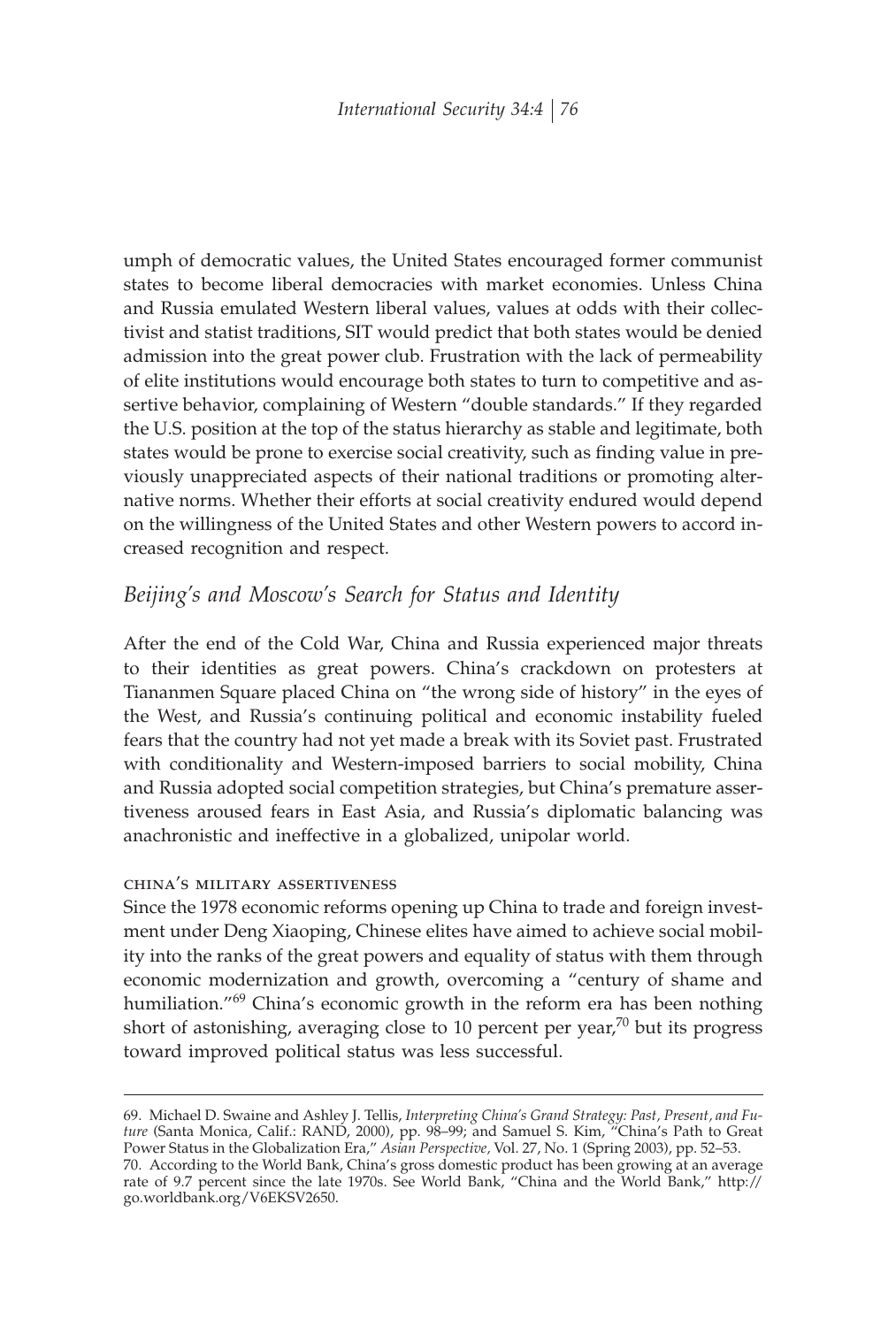*Status Seekers 77*

In the late 1980s, China faced internal and external legitimacy crises. When the Chinese regime brutally suppressed peaceful demonstrators at Tiananmen Square in June 1989, the United States organized Western political and economic sanctions, including suspension of military cooperation and arms sales and the postponement of loans from international financial institutions. With the peaceful collapse of successive communist regimes in Eastern Europe in the autumn of 1989, China's rulers who had only recently been regarded as reformers were now perceived as trying to hold back the inevitable forces of freedom and democracy.<sup>71</sup> In contrast, after 1987 Taiwan became more democratic, allowing Taiwanese nationalism to emerge as an important factor in Taiwan's politics for the first time. Previously unheard-of demands for Taiwan's independence, combined with U.S. support for democratic Taiwan, threatened China's plans for peaceful reunification—the key to domestic legitimacy for successive generations of Chinese leaders.<sup>72</sup>

Emboldened by a resurgence in China's economic growth (since 1992/93) and by the end of China's post-Tiananmen isolation, Jiang Zemin and his followers rather awkwardly modified Deng Xiaoping's traditionally cautious foreign policy by attempting to translate China's economic strength into increased political clout in the Asia-Pacific, engaging in social competition.<sup>73</sup> This more forward policy backfired by reinforcing perceptions of an emerging China "threat" to the region.

In February 1995, China was discovered to have occupied Mischief Reef, part of the Philippine claim area in the oil-rich and strategically located Spratly Islands.<sup>74</sup> Concern about China's ambitions was heightened by the regime's military exercises and missile tests in the Taiwan Strait from July 1995 to March 1996.<sup>75</sup> The Chinese were reacting to the May 1995 decision by Presi-

<sup>71.</sup> Harry Harding, *A Fragile Relationship: The United States and China since 1972* (Washington, D.C.: Brookings Institution Press, 1992), pp. 248–249; and James Mann, *About Face: A History of America's Curious Relationship with China, from Nixon to Clinton* (New York: Vintage, 1998), pp. 195–198, 205, 227.

<sup>72.</sup> H. Lyman Miller and Liu Xiaohong, "The Foreign Policy Outlook of China's 'Third Generation' Elite," in David M. Lampton, ed., *The Making of Chinese Foreign and Security Policy in the Era of Reform, 1978–2000* (Stanford, Calif.: Stanford University Press, 2001), pp. 140–141; John W. Garver, *Face Off: China, the United States, and Taiwan's Democratization* (Seattle: University of Washington Press, 1997), pp. 4–5, 17–23; and Wang Jisi, "China's Changing Role in Asia," in Kokobun Roysei and Jisi, eds., *The Rise of China and a Changing East Asia Order* (Tokyo: Japan Center for International Exchange, 2004), p. 14.

<sup>73.</sup> Avery Goldstein, *Rising to the Challenge: China's Grand Strategy and International Security* (Stanford, Calif.: Stanford University Press, 2005), pp. 46–47.

<sup>74.</sup> Michael Leifer, "Chinese Economic Reform and Security Policy: The South China Sea Connection," *Survival,* Vol. 37, No. 2 (Summer 1995), pp. 44–59.

<sup>75.</sup> Robert S. Ross, "The 1995–96 Taiwan Strait Confrontation: Coercion, Credibility, and the Use of Force," *International Security,* Vol. 25, No. 2 (Fall 2000), pp. 87–123.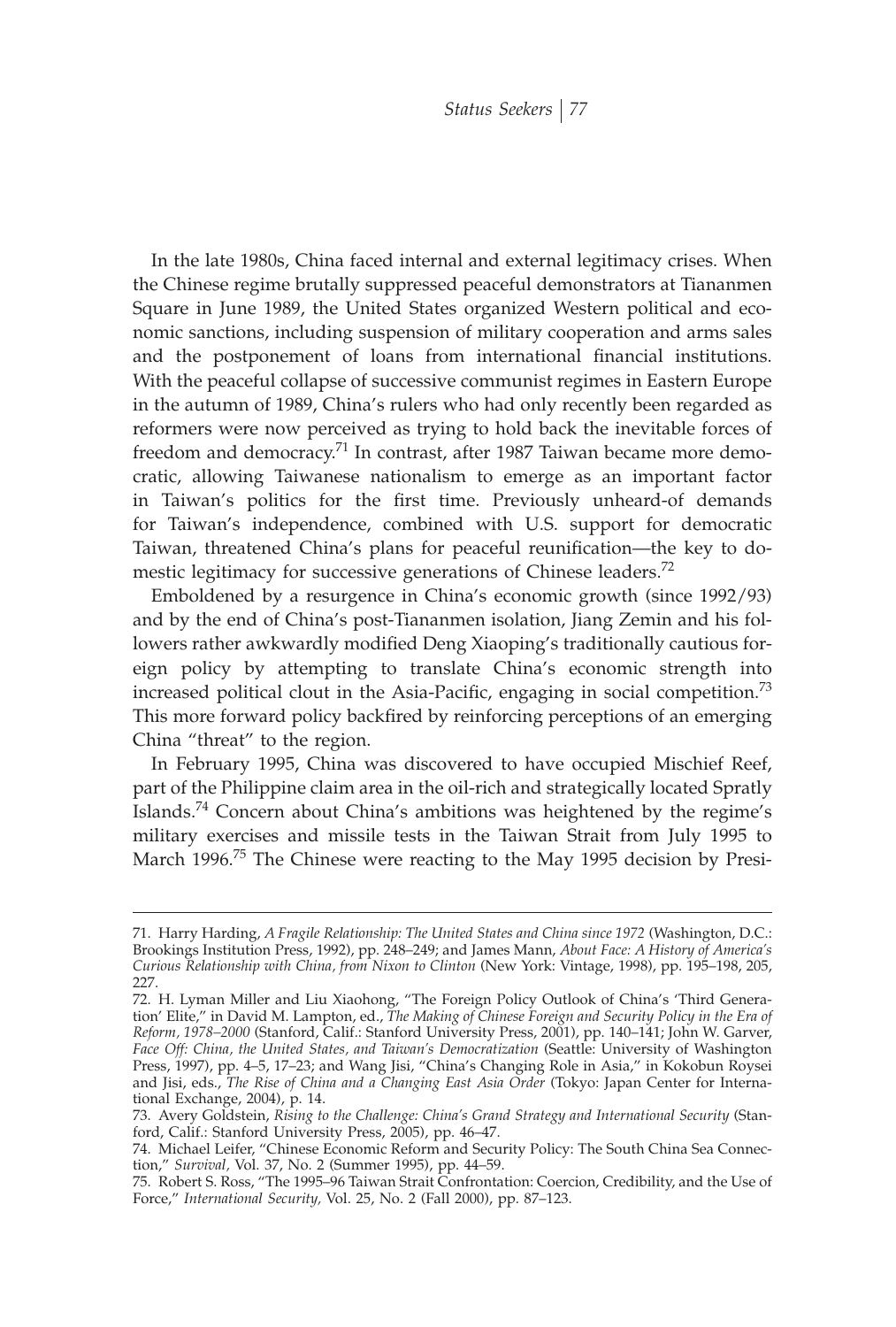dent Bill Clinton to grant Taiwan President Lee Deng-hui a visa to visit Cornell University, thereby encouraging Taiwan's search for "greater international space." The Chinese regarded the U.S. visa decision as a slap in the face to Jiang, who had offered a relatively conciliatory policy toward Taiwan. People's Liberation Army (PLA) officers and civilian hawks in China demanded a strong military response.<sup>76</sup> In the wake of the crisis, Premier Li Peng crowed that Americans "have come to realize the importance of China."<sup>77</sup>

China's military demonstration caused a backlash, as the Association of Southeast Asian Nations (ASEAN) rejected Beijing's sovereignty claims in the South China Sea,<sup>78</sup> the United States dispatched two aircraft carrier battlegroups to the area near Taiwan,<sup>79</sup> and the United States and Japan strengthened their alliance guidelines, including collaboration on a theater missile defense system covering the East China Sea (and possibly Taiwan).<sup>80</sup> Chinese elites eventually came to realize that social competition with the United States in the Asia-Pacific fed into the "China threat" theory, increasing the risk that a coalition of states would try to contain China's rise.<sup>81</sup>

## russia's competitive multipolar diplomacy

Following the end of the Cold War, Russia faced enormous problems in creating new political and economic institutions, yet was unwilling to relinquish its claims to great power status.<sup>82</sup> Despite having inherited the Soviet Union's nuclear weapons and permanent membership in the UN Security Council, Russia was not invited to join elite Western institutions. Consequently, Russia adopted a social competition strategy of forming diplomatic coalitions to restrain U.S. power and enhance Russia's global status.

After the demise of the Soviet Union, both the value and distinctiveness of Russia's identity were threatened. Russia suffered profound internal and external identity crises, exacerbated by the difficulty of adjusting to the rapid decline in its status and loss of its position as a superpower.<sup>83</sup> Historically,

82. Mankoff, *Russian Foreign Policy,* pp. 21–22.

<sup>76.</sup> Michael D. Swaine, "Chinese Decision-making Regarding Taiwan, 1979–2000," in Lampton, *The Making of Chinese Foreign and Security Policy in the Era of Reform,* pp. 319–324; and Susan L. Shirk, *China: Fragile Superpower: How China's Internal Politics Could Derail Its Peaceful Rise* (New York: Oxford University Press, 2007), pp. 188–189.

<sup>77.</sup> See Li Peng's comments in the *Financial Times,* June 11, 1996, in FBIS-China, June 11, 1996, pp. 1–2, quoted in Ross, "The 1995–96 Taiwan Strait Confrontation," p. 118.

<sup>78.</sup> Allen S. Whiting, "ASEAN Eyes China: The Security Dimension," *Asian Survey,* Vol. 37, No. 4 (April 1997), p. 319.

<sup>79.</sup> Ross, "The 1995–96 Taiwan Strait Confrontation," pp. 109–110.

<sup>80.</sup> Michael Yahuda, "The Limits of Economic Interdependence: Sino-Japanese Relations," in Johnston and Ross, *New Directions in the Study of China's Foreign Policy,* p. 167.

<sup>81.</sup> Goldstein, *Rising to the Challenge,* pp. 47–48, 116–117.

<sup>83.</sup> Ted Hopf, *Social Construction of International Politics: Identities and Foreign Policies, Moscow, 1955 and 1999* (Ithaca, N.Y.: Cornell University Press, 2002); and Dmitri Trenin, *The End of Eurasia: Russia*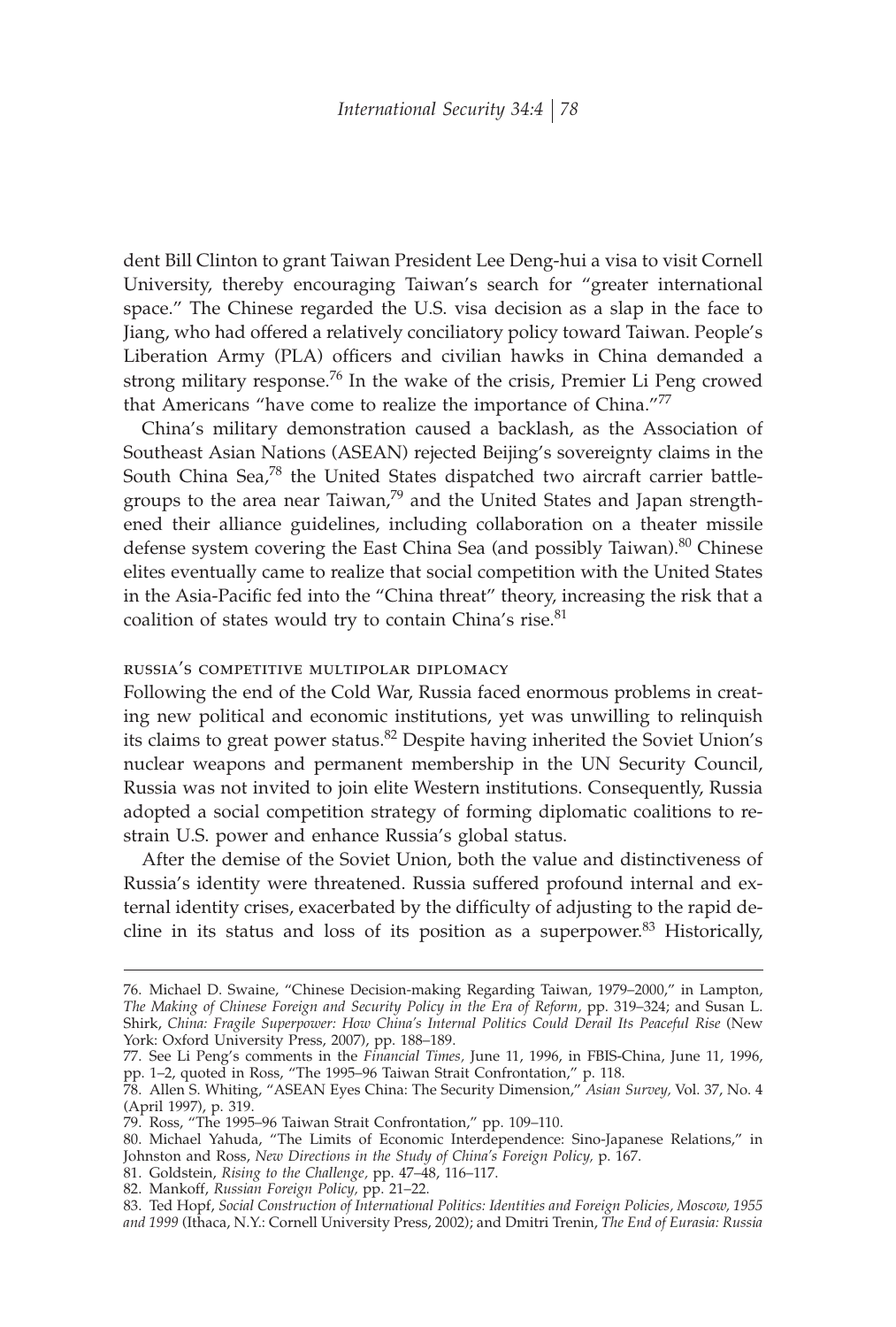Russia's relative backwardness, unsettled identity, and sense of not really belonging to the West have led to an obsession with international status and great power standing, as denoted by the word *derzhavnost,* referring to a preoccupation with great power status regardless of whether Russia has the military and economic wherewithal. $84$  Although different schools of thought-Marxists, statists, Westernizers, and Eurasianists—disagreed on Russia's foreign policy orientation, $85$  there was one point on which they and the Russian people agreed: despite its temporary weakness, Russia was destined to be a great power, not just a "normal state."<sup>86</sup> Equally important was the question of Russia's status in its relationship with the United States. Equality with the United States and U.S. appreciation of Russia have always been key ingredients of domestic legitimacy for both Soviet and post-Soviet rulers.<sup>87</sup>

In the early 1990s, Foreign Minister Andrei Kozyrev and other Russian liberals aspired to be admitted to Western clubs such as GATT, the IMF, the Group of Seven (G-7), and even NATO as a sign that Russia had "arrived" into the community of Western liberal democracies, a higher-status group.<sup>88</sup> The Clinton administration, however, was unwilling to admit Russia into elite Western clubs before its political and economic liberalization was complete.<sup>89</sup> Russian elites believed that Russia, in a different category from Central and Eastern European states, should be welcomed into Western institutions without having to meet external conditions.<sup>90</sup>

A critical factor in Russia's political evolution was the U.S. decision in early 1994 to enlarge NATO to include former members of the Warsaw Pact. Even pro-Western liberals worried that exclusion of Russia from the emerging all-European security system based on NATO would lead to its marginalization as

*on the Border between Geopolitics and Globalization* (Washington, D.C.: Carnegie Endowment for International Peace, 2002).

<sup>84.</sup> Robert Legvold, "Russian Foreign Policy during Periods of Great State Transformation," in Legvold, ed., *Russian Foreign Policy in the Twenty-first Century and the Shadow of the Past* (New York: Columbia University Press, 2007), p. 114.

<sup>85.</sup> For the different schools of thought, see Margot Light, "Foreign Policy Thinking," in Neil Malcolm, Alex Pravda, Roy Allison, and Light, eds., *Internal Factors in Russian Foreign Policy* (London: Oxford University Press, 1996), pp. 33–100; and Lo, *Russian Foreign Policy in the Post-Soviet Era,* pp. 40–65.

<sup>86.</sup> Clunan, *The Social Construction of Russia's Resurgence,* pp. 54–60.

<sup>87.</sup> Leon Aron, "The United States and Russia: Ideologies, Policies, and Relations," *Russian Outlook* (Washington, D.C.: American Enterprise Institute, Summer 2006), http://www.aei.org/ docLib/20060629\_20281ROSummer06\_g.pdf.

<sup>88.</sup> See, for example, "After the Disintegration of the Soviet Union: Russia in the New World" (Moscow: Center of International Studies, Moscow State Institute of International Relations, February 1992). On NATO membership as a long-term goal of Russian foreign policy, see *Diplomaticheskii Vestnik* (Moscow), No. 1 (January 15, 1992), p. 13.

<sup>89.</sup> Angela E. Stent, "America and Russia: Paradoxes of Partnership," in Alexander J. Motyl, Blair A. Ruble, and Lilia Shevtsova, eds., *Russia's Engagement with the West: Transformation and Integration in the Twenty-first Century* (Armonk, N.Y.: M.E. Sharpe, 2005), p. 265.

<sup>90.</sup> Light, "Foreign Policy Thinking," p. 85.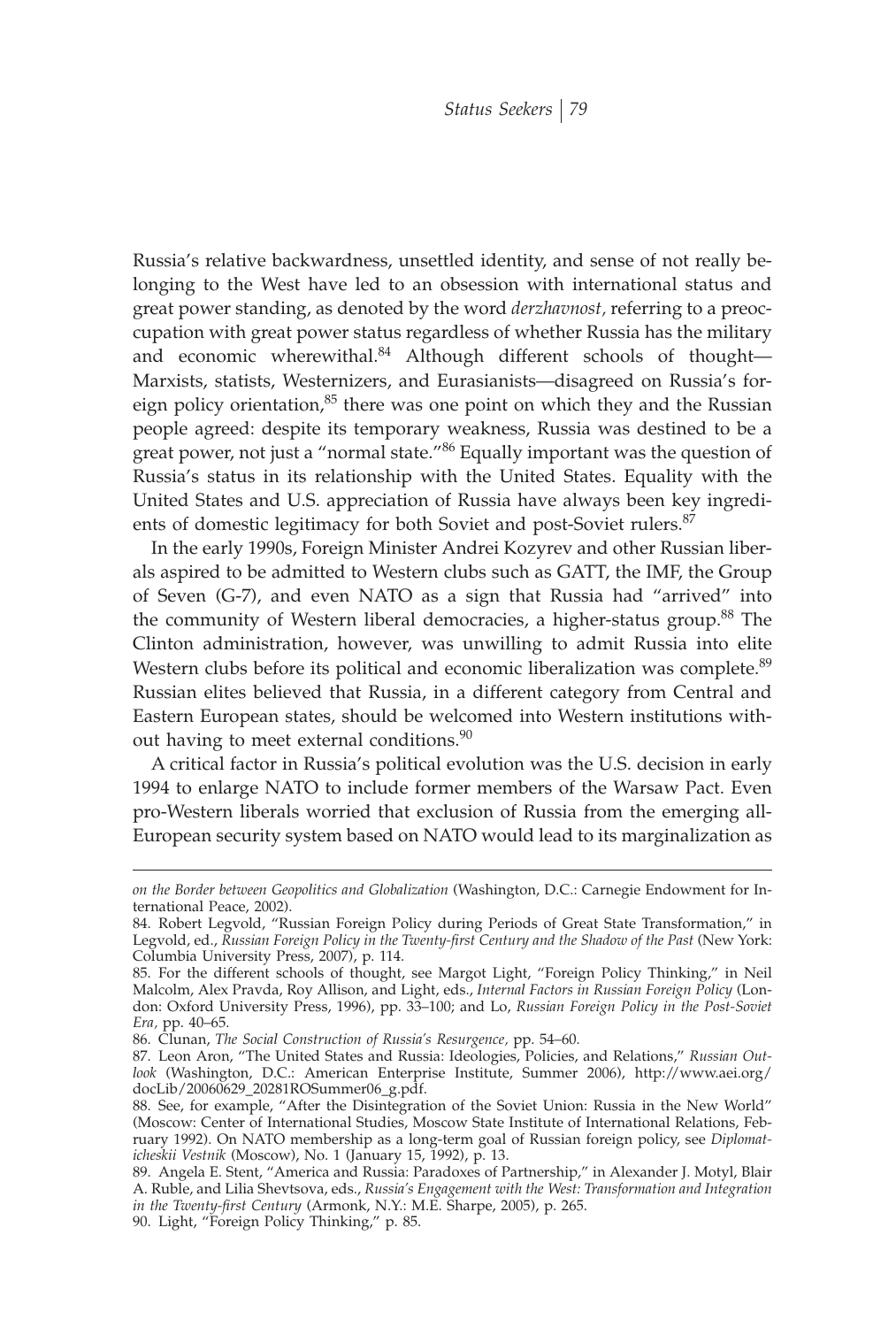a peripheral country.<sup>91</sup> This concern appeared to be warranted when NATO bombed Bosnian Serb positions in the spring of 1994, an area of historic Russian interest, without consulting Russia.<sup>92</sup> Russian President Boris Yeltsin's press secretary, Vyacheslav Kostikov, announced that Russia's romantic embrace of the West was over, and that Russia increasingly saw itself as a great power with strategic interests different from those of the United States and Europe.<sup>93</sup>

Russian elites believed that the West had failed to accord Russia the status and role to which it was entitled, leaving it marginalized and isolated from real decisionmaking power. Widespread dissatisfaction led to Kozyrev's replacement as foreign minister by Yevgeny Primakov.<sup>94</sup> From 1996 to 1999, Primakov pursued "multipolar" diplomacy aimed at restoring Russia's importance through diplomatic counteralliances—a strategy of social competition.<sup>95</sup> Primakov promised that Russian foreign policy would reflect his country's "status as a great power" and that Russia would seek an "equal, mutually beneficial partnership" with the West.<sup>96</sup> But Russia was too weak and financially dependent on the West to challenge U.S. actions, particularly given that the Clinton administration was prepared to act unilaterally.

In 1997, to mitigate the humiliation of NATO's enlargement, Clinton granted Yeltsin political (but not economic) membership in the G-7. "As we push Ol' Boris to do the right but hard thing on NATO," Clinton explained, "I want him to feel the warm, beckoning glow of doors that are opening to other institutions where he's welcome."<sup>97</sup> Yeltsin claimed that his "tough stance on the eastern expansion of NATO... played a role in gaining us this new status [G-8 membership]."<sup>98</sup> That Yeltsin would accept membership in an informal club as compensation for the expansion of an implicitly anti-Russian alliance dramatizes how much importance the Russian president placed on status.

<sup>91.</sup> Andrei Kortunov, "The U.S. and Russia: A Virtual Partnership," *Comparative Strategy,* Vol. 15, No. 4 (October–December 1996), p. 345; and Andrew J. Pierre and Dmitri Trenin, "Developing NATO-Russian Relations," *Survival,* Vol. 39, No. 1 (Spring 1997), pp. 8–9.

<sup>92.</sup> Allen C. Lynch, "The Realism of Russia's Foreign Policy," *Europe-Asia Studies,* Vol. 53, No. 1 (January 2001), pp. 14–17.

<sup>93.</sup> Cited in *RFE/RL Daily Report,* April 11, 1994.

<sup>94.</sup> Tsygankov, *Russia's Foreign Policy,* pp. 83–84; and Trenin, *The End of Eurasia,* pp. 273–275.

<sup>95.</sup> See A. Pushkov, "'The Primakov Doctrine' and a New European Order," *International Affairs* (Moscow), Vol. 44, No. 2 (April 1998), p. 12; and A. Pushkov, "Russia and the New World Order," *International Affairs* (Moscow), Vol. 46, No. 6 (December 2000), pp. 5–6.

<sup>96.</sup> Quoted in Leon Aron, "The Foreign Policy Doctrine of Postcommunist Russia and Its Domestic Context," in Michael Mandelbaum, ed., *The New Russian Foreign Policy* (New York: Council on Foreign Relations Press, 1999), pp. 29–30.

<sup>97.</sup> Strobe Talbott, *The Russia Hand: A Memoir of Presidential Diplomacy* (New York: Random House, 2002), p. 124; quoted in ibid., p. 237.

<sup>98.</sup> Boris Yeltsin, *Midnight Diaries* (London: Weidenfeld and Nicolson, 2000), p. 131.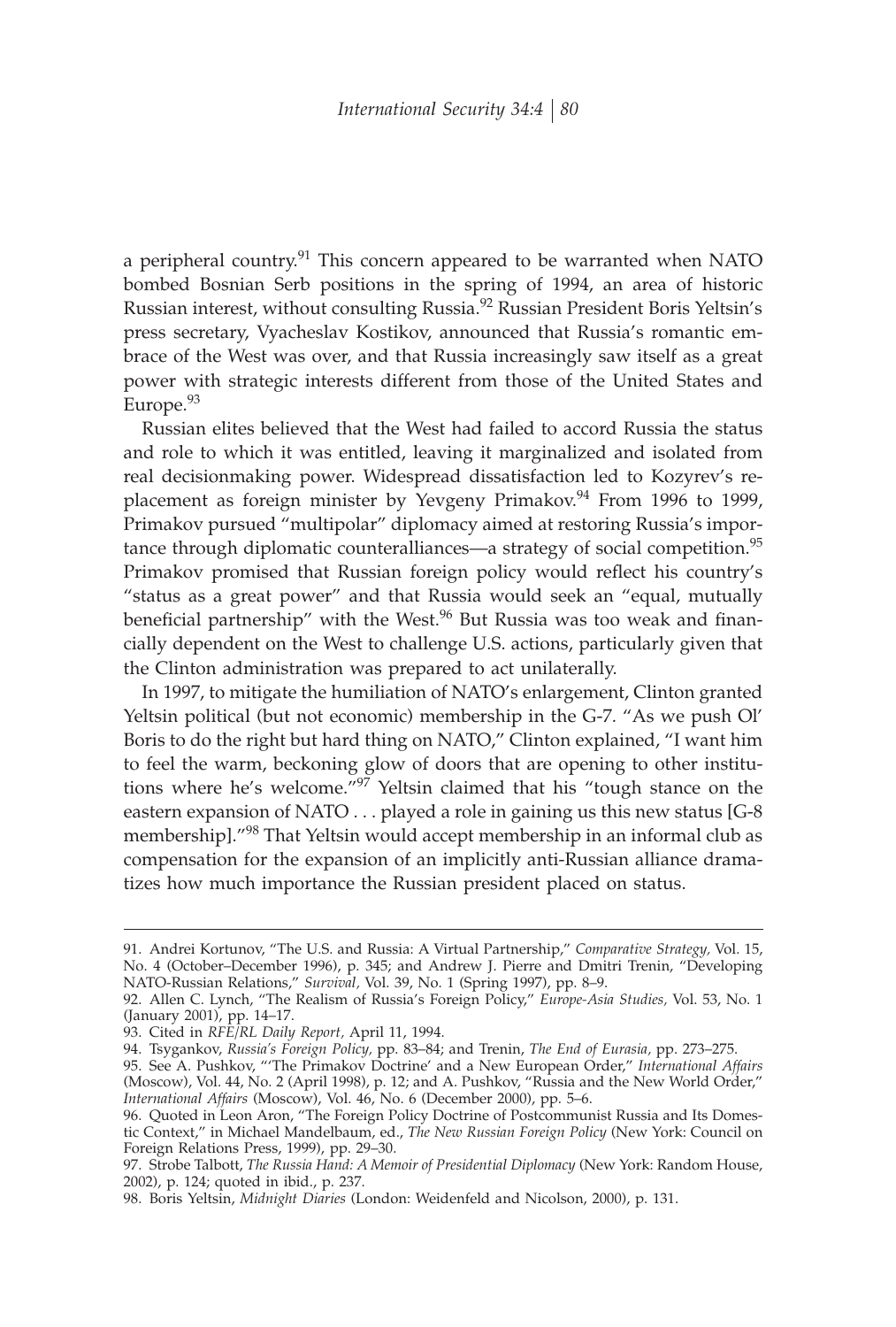Primakov tried to mediate on Iraq and Kosovo to establish Russia's centrality and obstruct U.S. military action, $99$  but such efforts only highlighted Russia's extreme financial-economic vulnerability and its high degree of economic dependence on the West. One day Moscow would be lambasting the West for its policy toward Iraq, making not-so-subtle references to its nuclear might; the next day it would be thankfully accepting Western emergency food assistance.<sup>100</sup>

NATO's bombing of Serbia in the spring of 1999 was a turning point for Russian elites and foreign policy specialists, convincing them that Russia no longer mattered to the West and that the United States, for all its rhetoric about a cooperative world order, was making geopolitical gains at Russia's expense. The United States used NATO to bypass the UN Security Council, where Russia had a veto, demonstrating complete disregard for Russia's vehement objections.<sup>101</sup> When he learned of the bombing, Primakov ordered his plane, which was headed toward the United States, to turn around in midair.<sup>102</sup> The Russian military sent 200 Russian peacekeepers to capture the airport in Priština before NATO troops arrived, risking a dangerous military clash between U.S. and Russian soldiers. Moderate Vladimir Lukin commented that this would show the West that "it cannot treat Russia like some lackey."<sup>103</sup> After protesting, Russia ultimately accepted Western policies on NATO enlargement, Iraq, and Kosovo, becoming an unwilling partner of the  $West<sup>104</sup>$ 

At the end of the 1990s, as Lawrence Freedman observed, Russia had become "preoccupied with a great power status" to which it could no longer lay claim.<sup>105</sup> Russia not only was viewed by the majority of Western elites as an economic "basket case" mired in corruption and powerless to control its organized crime—as one pundit put it, "Zaire with permafrost"—but it also faced the risk of falling out of the ranks of "civilized" countries because of its actions

<sup>99.</sup> Lo, *Russian Foreign Policy in the Post-Soviet Era,* pp. 89–90, 107–108, 142, at p. 89.

<sup>100.</sup> Richard Paddock, "Russia Shelves Rhetoric to Accept U.S. Food Aid," *Los Angeles Times,* December 24, 1998.

<sup>101.</sup> Lo, *Vladimir Putin and the Evolution of Russian Foreign Policy,* pp. 94–95. For Russian elites' reaction to Kosovo, see, for example, A. Torkunov, "International Relations in the Post-Kosovo Context," *International Affairs* (Moscow), Vol. 46, No. 1 (February 2000), pp. 74–81.

<sup>102.</sup> Goldgeier and McFaul, *Power and Purpose,* pp. 249, 253, 256, 259–260.

<sup>103.</sup> Quoted in Lo, *Russian Foreign Policy in the Post-Soviet Era,* p. 55; and Talbott, *The Russia Hand,* pp. 342–347.

<sup>104.</sup> Council on Foreign and Defense Policy, *Strategiya dlya Rosii: Povestka Dnya dlya Presidenta-2000* [The strategy for Russia: The agenda for the president-2000] (Moscow: Vagrius, 2000), chap. 2. 105. Lawrence Freedman, "The New Great Power Politics," in Alexei G. Arbatov, Karl Kaiser, and Robert Legvold, eds., *Russia and the West: The 21st Century Security Environment* (Armonk, N.Y.: M.E. Sharpe, 1999), p. 34.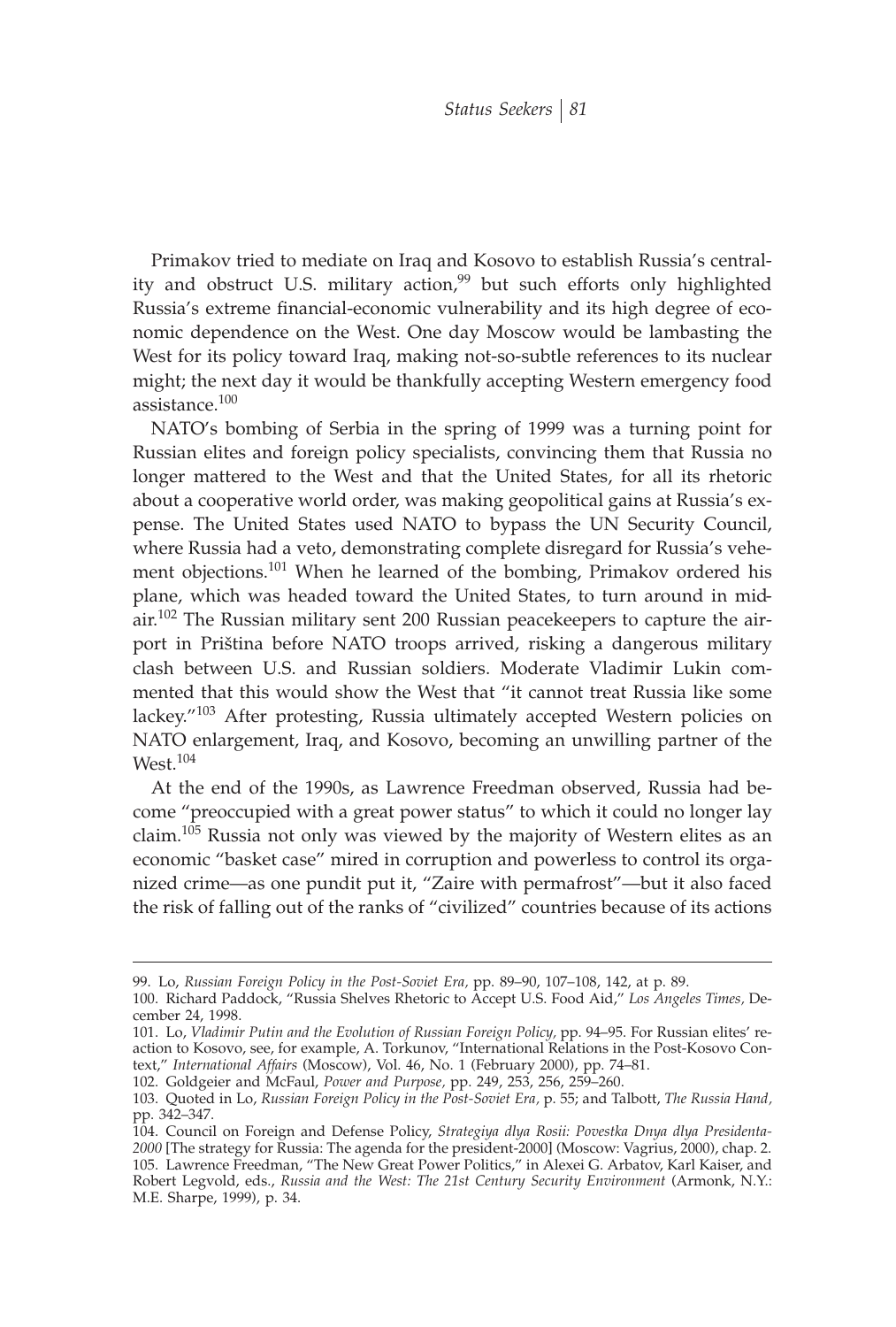in Chechnya.<sup>106</sup> The prestigious Russian think tank Council on Foreign and Defense Policy recommended that Russia focus on a narrow range of important national interests and concentrate on domestic economic development, instead of pretending to be a great power without having adequate internal resources (what the authors ridiculed as "virtual greatness").<sup>107</sup>

# *The Turn to Social Creativity*

Realizing that U.S. hegemony was secure, China and Russia decided to seek status by identifying areas outside the geopolitical paradigm, where they could assume prominent roles. China promoted a new identity as a responsible great power. Meanwhile Russia tried to establish a strategic partnership with the United States.

china's responsible power strategy and "peaceful rise"

Chinese leaders settled on a social creativity strategy of striving for recognition in a new domain—as a responsible great power.<sup>108</sup> Status requires acceptance from others, and Chinese elites realized that they had to alter their behavior to win recognition from the West. By the mid-1990s, Chinese foreign policy analysts had recognized that previous optimistic expectations about the emergence of multipolarity were wildly off the mark, concluding that "the superpower is more super, and the many great powers are less great."<sup>109</sup>

In 1996, as part of what Jiang called "great power diplomacy," Beijing began to foster "strategic partnerships" with other major powers such as France, Russia, and the United States—that were not directed against any state. The bilateral partnerships illustrated China's much-touted New Security Concept, which argues that security should be based on mutual trust, mutual benefit, equality, and cooperation as opposed to outmoded Cold War alliances and military blocs.<sup>110</sup> The New Security Concept allows China to claim prestige as a norms entrepreneur.

<sup>106.</sup> The term "Zaire with permafrost" appeared in an essay by journalist Jeffrey Tayler, "Russia Is Finished," *Atlantic Monthly,* May 2001, pp. 35–52. In April 2000, the Parliamentary Assembly of the Council of Europe voted to strip Russia of its voting rights and suspend its membership in the Council of Europe because of human rights violations in Chechnya, the first such suspension in ªfty years. J.L. Black, *Vladimir Putin and the New World Order: Looking East, Looking West?* (Lanham, Md.: Rowman and Littlefield, 2004), pp. 42-45.

<sup>107.</sup> Council on Foreign and Defense Policy, *Strategiya dlya Rosii.*

<sup>108.</sup> Goldstein, *Rising to the Challenge,* chap. 6; and Yunling Zhang and Shiping Tang, "China's Regional Strategy," in David Shambaugh, ed., *Power Shift: China and Asia's New Dynamics* (Berkeley: University of California Press, 2005), pp. 48–68.

<sup>109.</sup> Yong Deng, "Hegemon on the Offensive: Chinese Perspectives on U.S. Global Strategy," *Political Science Quarterly,* Vol. 116, No. 3 (Fall 2001), pp. 346–347.

<sup>110.</sup> Miller and Xiaohong, "The Foreign Policy Outlook of China's 'Third Generation' Elite," p. 144; and Gill, *Rising Star,* pp. 58–63.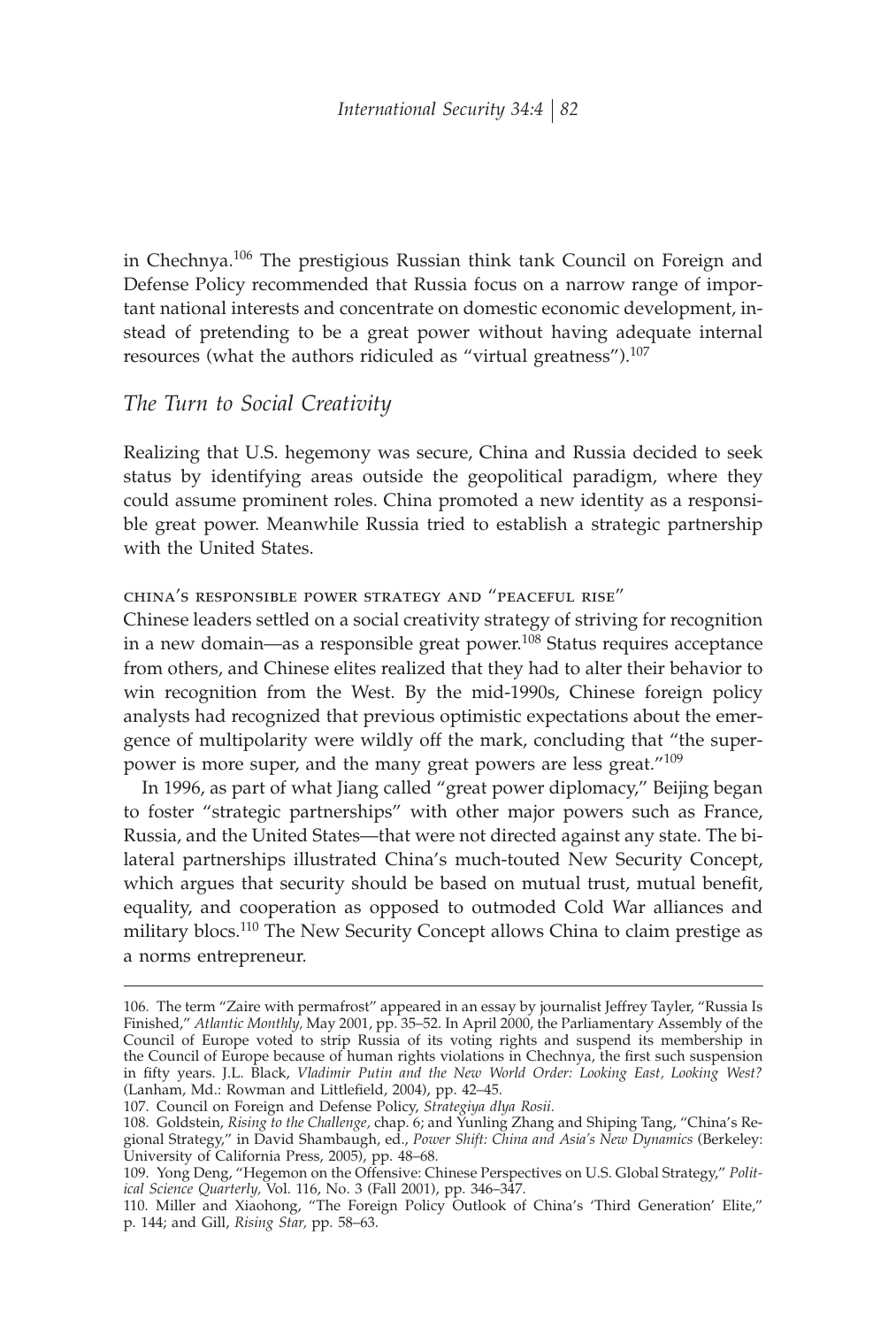The New Security Concept also furnished a rationale for China's increased participation in multilateral institutions such as the ASEAN Regional Forum.<sup>111</sup> The Chinese began to take a leadership role in creating new multilateral organizations. In 1996 the Chinese took the initiative in establishing the Shanghai Five, comprising China, Kazakhstan, Kyrgyzstan, Russia, and Tajikistan, to demarcate borders and carry out confidence-building measures. In 2001, with the addition of Uzbekistan, the group evolved into the more institutionalized Shanghai Cooperation Organization and adopted the goal of combating terrorism, extremism, and separatism.<sup>112</sup> China signed numerous arms control treaties, abandoning its previous position that arms control was a cynical ploy aimed at the have-not nations.<sup>113</sup> In 1996 Beijing signed the Comprehensive Test Ban Treaty largely out of concern for China's stature and image as a responsible power, although PLA officers and defense industry representatives argued that China's nuclear arsenal needed additional testing.<sup>114</sup>

China's emerging identity as a "responsible great power" was strengthened in the Asian financial crisis of 1997–98, when Beijing won praise for not devaluing its currency and for offering financial assistance to bail out the economies of neighboring countries.<sup>115</sup> After the crisis, China helped to create ASEAN Plus Three (China, Japan, and South Korea) to stabilize the regional financial system.<sup>116</sup> In 2002 Beijing committed to implementing a free trade agreement with ASEAN by 2010 to reassure China's neighbors that its economic growth is an opportunity rather than a threat to their economies. China's encouragement of regional economic cooperation is not primarily motivated by economic interests, because China agreed to open up its market to exports from the weaker ASEAN countries long before they are required to offer China comparable access.<sup>117</sup> China's economic openness and its negative trade balance with ASEAN contrast favorably with Japan's trade surplus with the region. Japan failed to encourage the formation of multilateral institutions when it was the leading economy in the region. $^{118}$ 

Although China might appear to be following the prescriptions of liberal

- 116. Shirk, *China,* pp. 118–120.
- 117. Alice D. Ba, "China and ASEAN: Renavigating Relations for a 21st-Century Asia," *Asian Survey,* Vol. 43, No. 4 (July/August 2003), pp. 638–643.
- 118. Samuels, *Securing Japan,* pp. 145–146.

<sup>111.</sup> Shambaugh, "China Engages Asia," pp. 68–69.

<sup>112.</sup> Gill, *Rising Star,* pp. 37–41.

<sup>113.</sup> Michael D. Swaine and Alastair Iain Johnston, "China and Arms Control Institutions," in Elizabeth Economy and Michel Oksenberg, eds., *China Joins the World: Progress and Prospects* (New York: Council on Foreign Relations Press, 1999), pp. 100–101.

<sup>114.</sup> Bates Gill, "Two Steps Forward, One Step Back: The Dynamics of Chinese Nonproliferation and Arms Control," in Lampton, *The Making of Chinese Foreign and Security Policy in the Era of Reform,* pp. 263–264.

<sup>115.</sup> Zhang and Tang, "China's Regional Strategy," p. 60 n. 7.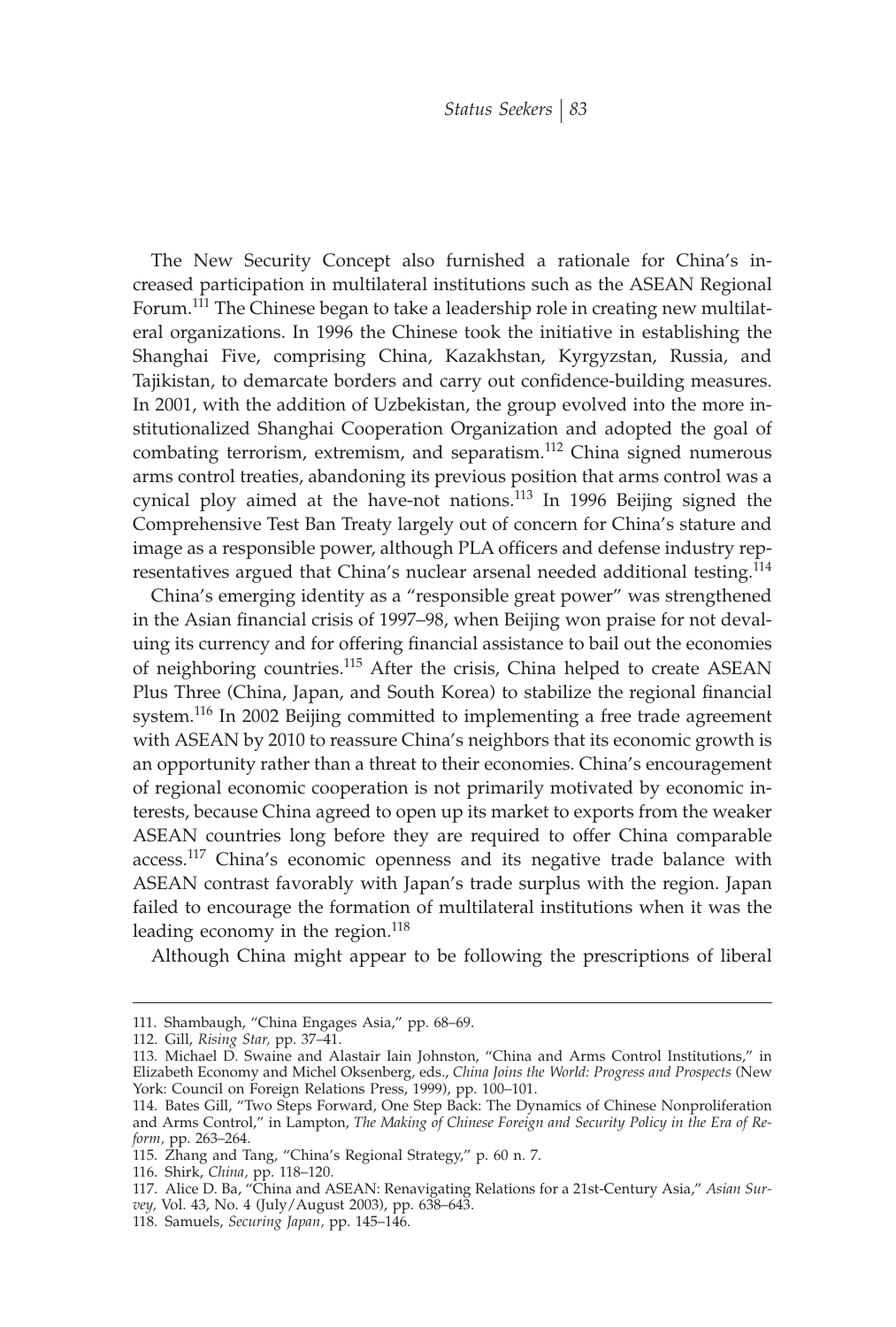institutionalism, Beijing does not subscribe to the prevailing Western norms of individualism, human rights, transparency, democracy promotion, or humanitarian intervention. Beijing adheres to traditional norms of sovereignty and nonintervention in other states' internal affairs. Liberal institutionalists argue that increasing economic interdependence pressures states to adhere to international rules and norms. China divides sovereignty rights into economic and political bundles, allowing intrusions into its sovereignty as embodied in the World Trade Organization rules and regulations while refusing to tolerate criticism of its human rights practices.<sup>119</sup> China does not accept the "Washington Consensus" on neoliberal economic principles endorsed by Western financial institutions such as the IMF, adhering instead to the "Beijing Consensus" that a country's economic and political policies should be adapted to national conditions. China provides "no strings attached" foreign assistance. And in contrast to the Western industrialized states, its commercial deals do not impose conditions such as transparency, accountability, environmental standards, or prevention of corruption.<sup>120</sup>

Building on the "Beijing Consensus" idea, since 2004 the Chinese government has made a deliberate effort to promote its "soft power" by emphasizing the appeal of the Chinese developmental model, generous foreign assistance, and benign foreign policy in diplomatic forays into the developing world.<sup>121</sup>

#### u.s. support for china's responsible power identity

As discussed earlier, according to SIT, a social creativity strategy requires validation from the dominant power to succeed. The United States indicated that it would accord China a more prominent place in the world if it behaved responsibly. Immediately after the 1995–96 Taiwan Strait crisis caused by China's missile tests in the area, U.S. National Security Adviser Anthony Lake, who had earlier dismissed China as a "backlash" state, made his first visit to the country. While there, he stressed that China was a great nation and that the United States wanted China to help design the system governing the world in the twenty-first century. President Clinton exchanged formal state visits with Jiang in 1997 and 1998, a concession long sought by the Chinese as symbolizing the end of the post–Tiananmen Square ostracism, and agreed to a "constructive strategic partnership." At the 1998 summit in Shanghai, Clinton showed respect for China by stating publicly for the first time that the United

<sup>119.</sup> Lai-Ha Chan, Pak K. Lee, and Gerald Chan, "Rethinking Global Governance: A China Model in the Making?" *Contemporary Politics,* Vol. 14, No. 1 (March 2008), pp. 7–8.

<sup>120.</sup> Joshua Cooper Ramo, *The Beijing Consensus* (London: Foreign Policy Centre, 2004).

<sup>121.</sup> Chan, Lee, and Chan, "Rethinking Global Governance," p. 13.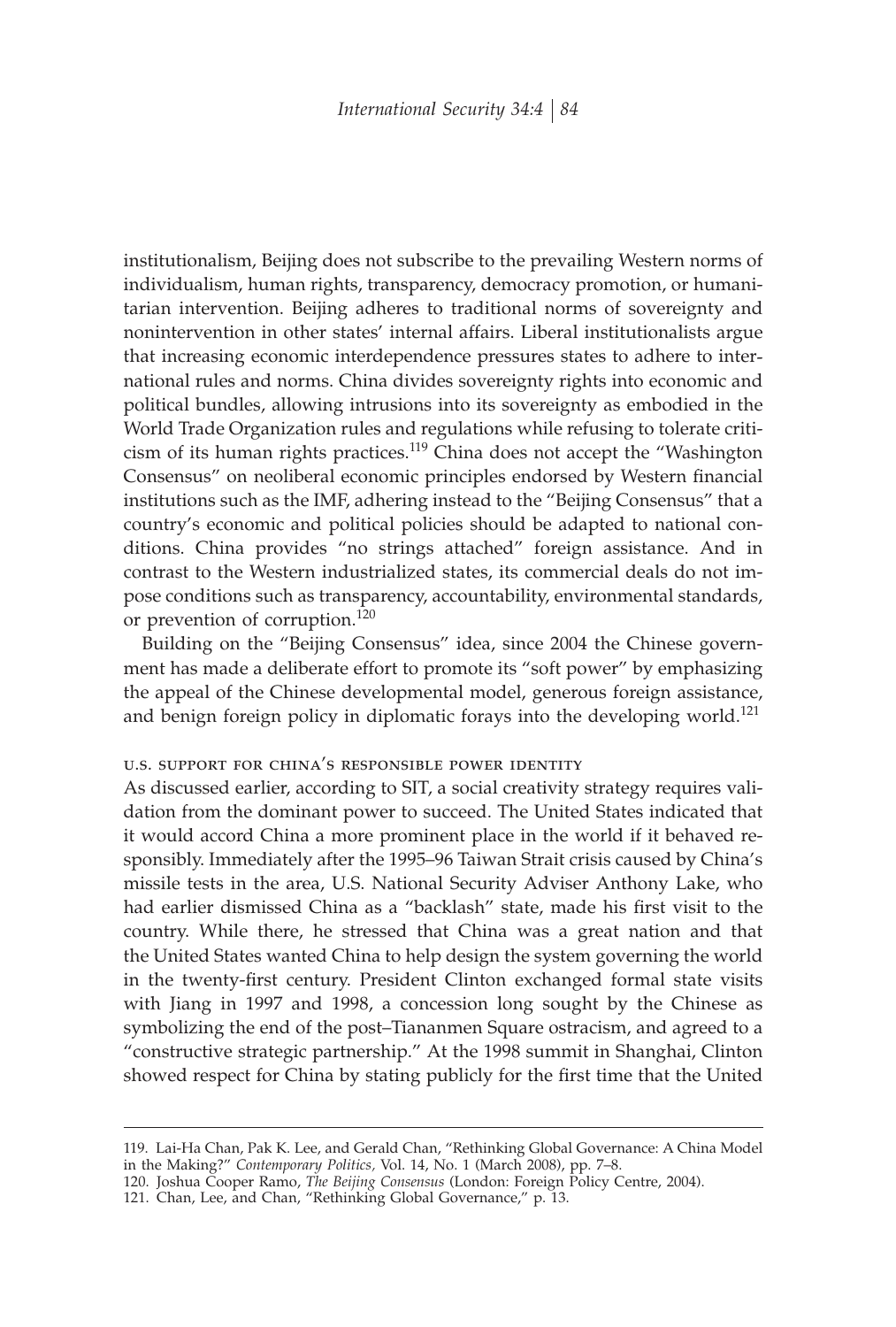States did not support Taiwan's independence; one China, one Taiwan; or Taiwan's membership in international organizations where statehood was a condition for membership—the "three nos."<sup>122</sup>

The importance of U.S. acknowledgment of China's rise was revealed by the remarkably open and intense Chinese debate in the summer of 1999, after the accidental U.S. bombing of the Chinese embassy in Belgrade in May and other perceived U.S. humiliations of China sent relations into a tailspin.<sup>123</sup> The promise of a constructive strategic partnership with the United States enabled Jiang to garner enough domestic support to maintain the "peace and development" line through the assumption of power in 2002 by Hu Jintao and other fourth-generation Chinese leaders.<sup>124</sup>

Although President George W. Bush initially viewed China as a strategic competitor, China's assistance after the September 11, 2001, terrorist attacks contributed to a shift in U.S. policy. In the aftermath of the attacks, Beijing quickly seized an opportunity to repair ties with the United States and to act as a responsible global citizen by addressing Washington's new concerns about terrorism. China used its traditional close ties with Pakistan and the offer of economic and political assistance that would help prevent a coup to persuade long-standing ally Pakistani President Pervez Musharraf to cooperate with U.S. efforts in Afghanistan. China also cooperated in tracking terrorist financing, shared limited intelligence concerning Islamist extremist groups, and agreed to the establishment of a Federal Bureau of Investigation liaison office in Beijing.<sup>125</sup> Unlike Clinton, who did not meet with Jiang until his second term, during his first term Bush met with the Chinese leader several times (referring to Jiang as "the leader of a great nation" at the Asia-Pacific Economic Cooperation forum meeting in Shanghai in October 2001) as well as with his successor Hu Jintao.<sup>126</sup> Beginning in 2003, China won appreciation for its role

<sup>122.</sup> Mann, *About Face,* pp. 342–343, 366–367.

<sup>123.</sup> These included U.S. sponsorship of a resolution at the UN Commission on Human Rights critical of China's human rights record, the Clinton administration's rejection of Chinese Premier Zhu Rongji's impressive list of painful (and secret) Chinese concessions on China's entry into the World Trade Organization followed by their leaking to the U.S. media, and the U.S. intervention in Kosovo. See David M. Lampton, *Same Bed, Different Dreams: Managing U.S.-China Relations, 1989– 2000* (Berkeley: University of California Press, 2001), pp. 55–62.

<sup>124.</sup> David M. Finkelstein, "China Reconsiders Its National Security: *'The Great Peace and Development Debate of 1999,'*" CME D0014464.A1/Final (Alexandria, Va.: CNA, 2000); and Goldstein, *Rising to the Challenge,* p. 152.

<sup>125.</sup> David M. Lampton and Richard Daniel Ewing, "The U.S.-China Relationship Facing International Security Crises: Three Case Studies in Post-9/11 Bilateral Relations" (Washington, D.C.: Nixon Center, 2003), pp. 1–18.

<sup>126.</sup> Quoted in Yong Deng, *China's Struggle for Status: The Realignment of International Relations* (Cambridge: Cambridge University Press, 2008), p. 125.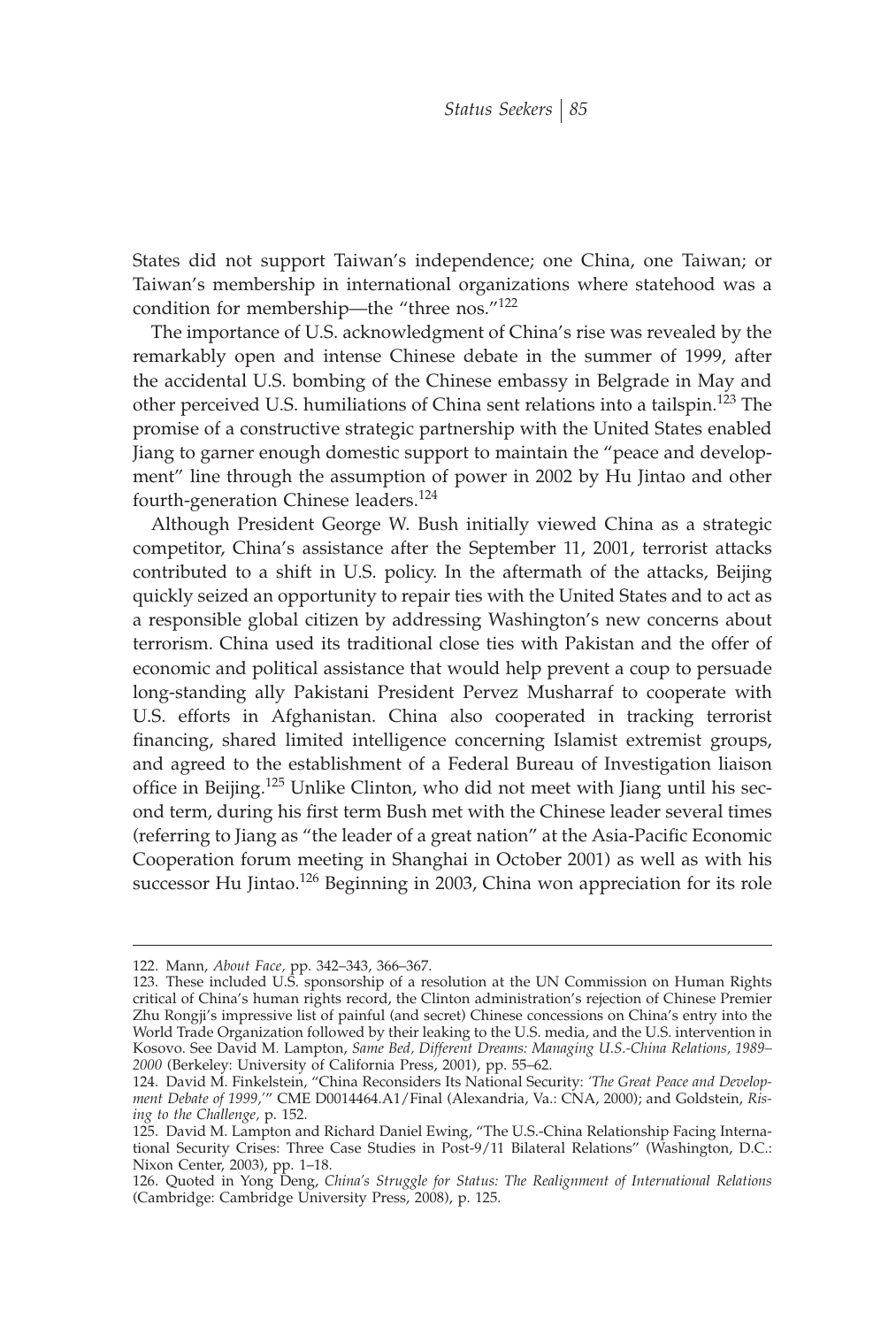in organizing and hosting the six-party talks to restrain North Korea's nuclear ambitions<sup>127</sup>

The line that China's rise will be "peaceful" was developed by Zheng Bijian, a leading Communist Party theorist and adviser to Hu Jintao. Zheng contrasted China's transcendence of traditional ways for great powers to emerge with the imperialism and aggression of pre–World War II Germany and Japan and the Cold War struggle for global domination between the Soviet Union and the United States, providing further evidence of China's "positive distinctiveness."<sup>128</sup> In response, Deputy Secretary of State Robert Zoellick affirmed that the United States wanted China to become "a responsible stakeholder" in the international system.<sup>129</sup> Washington played to China's status aspirations by accepting the Chinese proposal for "strategic dialogues" on a wide range of issues, including the Strategic Economic Dialogue between the U.S. secretary of the treasury and the Chinese vice premier as well as the Senior Dialogue, which is conducted by the U.S. deputy secretary of state.<sup>130</sup>

Against this backdrop of mutual recognition of status, there is little evidence that China is engaging in social competition with the United States. Some observers have suggested that China is using regional multilateral organizations to undermine U.S influence and alliance systems in Asia.<sup>131</sup> On the other hand, these regional bodies are informal, consensus based, and impose no commitments. Most members also want to maintain good relations with the United States.<sup>132</sup> China has increased its defense budget by double digits over the past two decades, but its military acquisitions and spending levels do not indicate that it aspires to be a peer competitor with the United States. China's military acquisitions (submarines, fighter aircraft, and surface-to-air missiles) appear to be aimed at deterring Taiwan from declaring independence and at deterring,

<sup>127.</sup> Anne Wu, "What China Whispers to North Korea," *Washington Quarterly,* Vol. 28, No. 2 (Spring 2005), pp. 35–48.

<sup>128.</sup> For an important statement of the "peaceful rise" line, see Zheng Bijian, "China's 'Peaceful Rise' to Great-Power Status," *Foreign Affairs,* Vol. 84, No. 5 (September/October 2005), pp. 18–24. The Chinese leadership formally disavowed the term "peaceful rise" in 2004, but the term is still used by Chinese academics and government officials. See Shirk, *China*, pp. 108–109.

<sup>129.</sup> Robert B. Zoellick, "Whither China: From Membership to Responsibility?" remarks to the National Committee on U.S.-China Relations, New York City, New York, September 21, 2005, p. 1, http://www.ncuscr.org/files/2005Gala\_RobertZoellick\_Whither\_China1.pdf.

<sup>130.</sup> Glenn Kessler, "U.S., China Agree to Regular Talks," *Washington Post,* April 8, 2005; and Thomas J. Christensen, "Shaping the Choices of a Rising China: Recent Lessons for the Obama Administration," *Washington Quarterly,* Vol. 32, No. 3 (Summer 2009), pp. 89–104.

<sup>131.</sup> Robert G. Sutter, *China's Rise in Asia: Promises and Perils* (Lanham, Md.: Rowman and Littlefield, 2005), pp. 82-83.

<sup>132.</sup> Rosemary Foot, "Chinese Strategies in a U.S.-Hegemonic Global Order: Accommodating and Hedging," *International Affairs,* Vol. 82, No. 1 (January 2006), pp. 88–89.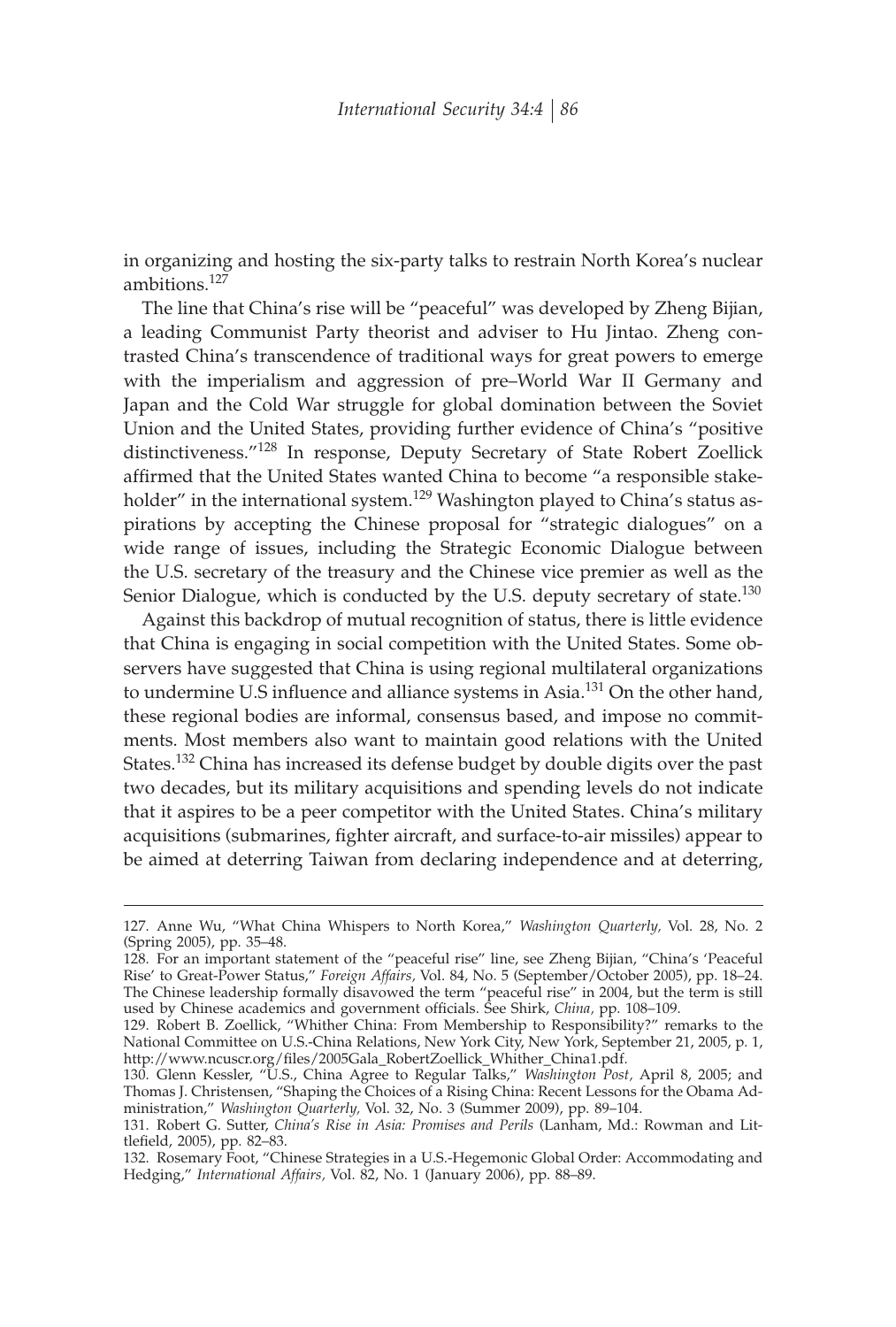*Status Seekers 87*

delaying, or denying U.S. support for the island. China does not have global power projection capabilities, as indicated by its lack of aircraft carriers or long-range bombers.<sup>133</sup>

The need for social cooperation in dealing with rising powers is illustrated by tensions in Sino-Japanese relations despite burgeoning economic ties. China and Japan have never been great powers at the same time and have not learned to respect the other's status as an equal. Since the mid-1990s, Sino-Japanese relations have been embroiled over symbolic issues such as Japanese textbooks' treatment of Japan's World War II atrocities, whether Japanese leaders should issue a written apology, and Japanese politicians' visits to the Yasukuni Shrine, where Japanese war criminals are interred. Chinese nationalism exploded with Japan's 2004–05 campaign for a permanent seat on the UN Security Council. More than 40 million Chinese signed an online petition opposing Japan's application, citing its failure to atone for its World War II atrocities. In April 2005, news that the Japanese education ministry had approved a new revisionist textbook provoked violent protests against Japanese citizens and property across China. Chinese authorities initially made no attempt to control the disturbances, even though Japan was China's second-largest trading partner and a major source of foreign investment.<sup>134</sup>

In sum, China has increasingly taken on a more activist, constructive world role that includes increased support for multilateralism, a policy that has reassured other states, enhanced China's global role, and increased its relative status. Nevertheless, the United States must remain attentive to China's status concerns, because Beijing is increasingly sensitive about its relative position and role in international gatherings such as the newly important G-20 and to the U.S. naval presence in Chinese coastal waters, claiming the area as part of its sphere of influence. $135$ 

<sup>133.</sup> David Shambaugh, "China's Military Modernization: Making Steady and Surprising Progress," in Ashley J. Tellis and Michael Wills, eds., *Strategic Asia, 2005–06: Military Modernization in an Era of Uncertainty* (Seattle, Wash.: National Bureau of Asian Research, 2005), pp. 68–70, 95; Robert S. Ross, "China's Naval Nationalism: Sources, Prospects, and the U.S. Response," *International Security,* Vol. 34, No. 2 (Fall 2009), pp. 46–81; and U.S. Department of Defense, *Military Power of the People's Republic of China, 2009.* The April 2007 Council on Foreign Relations–sponsored Independent Task Force found that looking ahead as far as 2030, there is "no evidence to support the notion that China will become a peer military competitor of the United States." See Council on Foreign Relations, *U.S.-China Relations: An Affirmative Agenda, a Responsible Course* (Washington, D.C.: Council on Foreign Relations, 2007), http://www.cfr.org/content/publications/attachments/ ChinaTaskForce.pdf.

<sup>134.</sup> Shirk, *China,* pp. 140–149, 153–155, 164–167, 173–174.

<sup>135.</sup> Kathrin Hille, "Beijing Urges U.S. to End Coastal Watch," *Financial Times,* August 28, 2009; and "China and the G-20: Taking the Summit by Strategy," *Economist,* April 11, 2009, p. 42.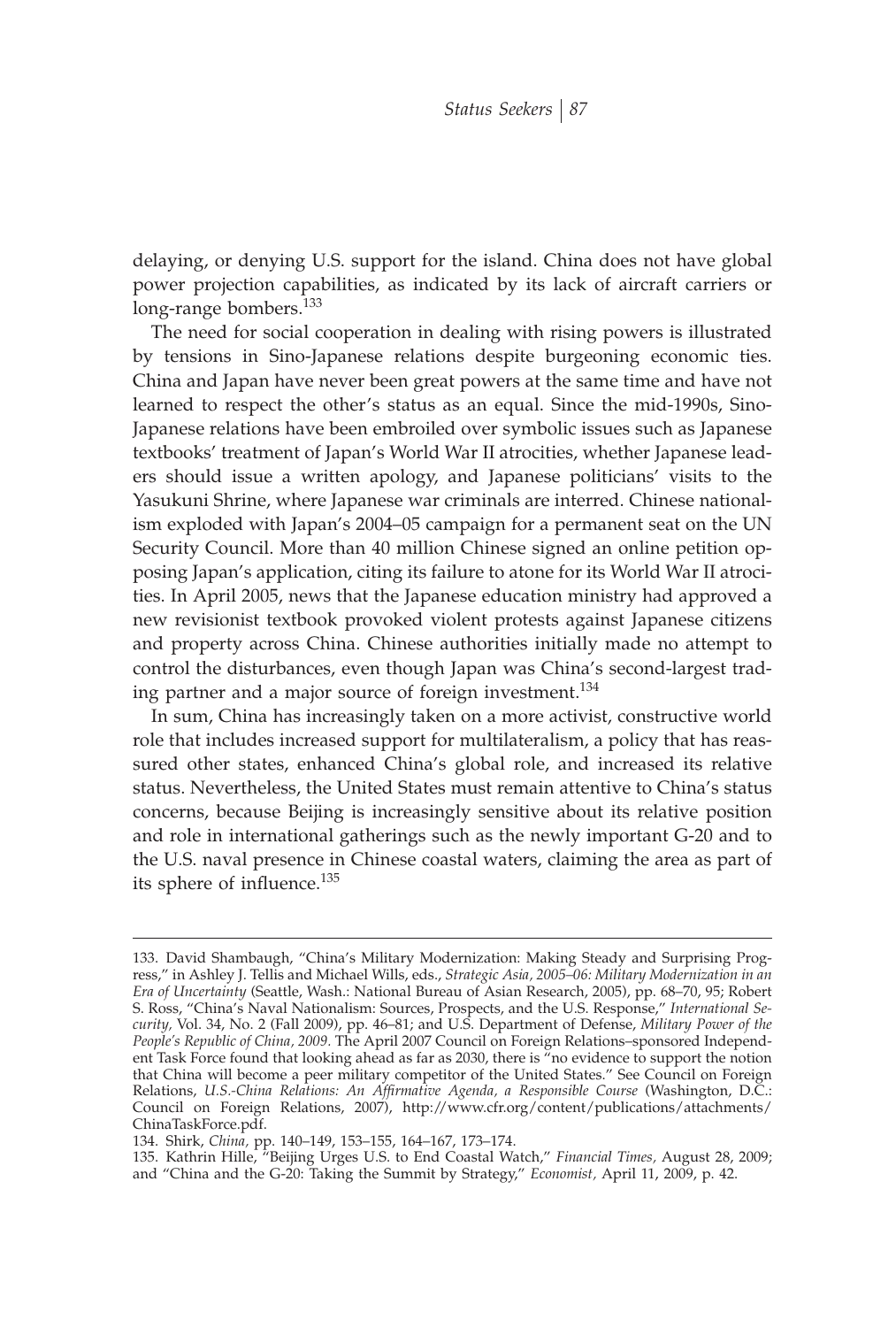#### putin's creative diplomacy

Given the stunning decline in Russia's international standing in the 1990s, President Vladimir Putin's principal foreign policy goal was to restore Russia's great power status.<sup>136</sup> Putin's strategy exhibited social creativity in its efforts to achieve great power status through partnership with the United States.

In his 1999 programmatic statement, "Russia at the Turn of the Millennium," Putin stressed that "Russia was and will remain a great power." For the first time in 200–300 years, Russia was in danger of falling to the second or third level of states. To remove this threat, Putin asserted, Russians had to "strain all intellectual, physical, and moral forces of the nation."<sup>137</sup>

To deal with Russia's identity crisis, Putin combined czarist and Soviet symbols, adopting the czarist double-headed eagle as the national symbol and the Soviet national anthem (with new lyrics) while giving increased support to the Russian Orthodox Church.<sup>138</sup> His positive reframing of what were previously viewed as negative characteristics is a social creativity tactic, designed to enhance national pride and self-esteem.

Terrorist attacks against the United States provided Putin with an extraordinary opportunity to reframe Russia's identity and to align with the United States, demonstrating that Russia was an indispensable player.<sup>139</sup> In his September 11, 2001, call to Bush (the first from a foreign leader), Putin expressed condolences and assured the U.S. president that Russia would not respond to the U.S. heightened state of alert. Bush and Putin declared their relationship a "strategic partnership." Russia's cooperation with the United States in the war on terror was valuable and extensive, including sharing political and military intelligence about international terrorists, allowing U.S. planes to fly over Russian territory, acquiescing to U.S. military bases in Central Asia, participating in international search and rescue missions, and providing increased assistance to an anti-Taliban force in Afghanistan, the Northern Alliance.<sup>140</sup> Russian cooperation cannot be explained away as adap-

<sup>136.</sup> Lo, *Vladimir Putin and the Evolution of Russian Foreign Policy,* pp. 65–68, 131; Stephen E. Hanson, "Russia: Strategic Partner or Evil Empire?" in Ashley J. Tellis and Michael Wills, eds., *Strategic Asia, 2004–05: Confronting Terrorism in the Pursuit of Power* (Seattle, Wash.: National Bureau of Asian Research, 2004), pp. 163–198; and Mankoff, *Russian Foreign Policy,* pp. 23–24.

<sup>137.</sup> Vladimir Putin, "Russia at the Turn of the Millennium," *Irish Times,* December 31, 1999, http://www.cdi.org/russia/johnson/4009.html##4.

<sup>138.</sup> Angela E. Stent, "Restoration and Revolution in Putin's Foreign Policy," *Europe-Asia Studies,* Vol. 60, No. 6 (August 2008), p. 1091.

<sup>139.</sup> Lo, *Vladimir Putin and the Evolution of Russian Foreign Policy,* pp. 124–125, 128–129.

<sup>140.</sup> Russian President's statement, Kremlin, Moscow, September 24, 2001, http://eng .kremlin.ru/text/speeches/2001/09/24/0002\_type82912\_138534.shtml; and Leon Aron, "Russia's Choice," *Russian Outlook* (Washington, D.C.: American Enterprise Institute, January 2002), http:// www.aei.org/outlook/13639.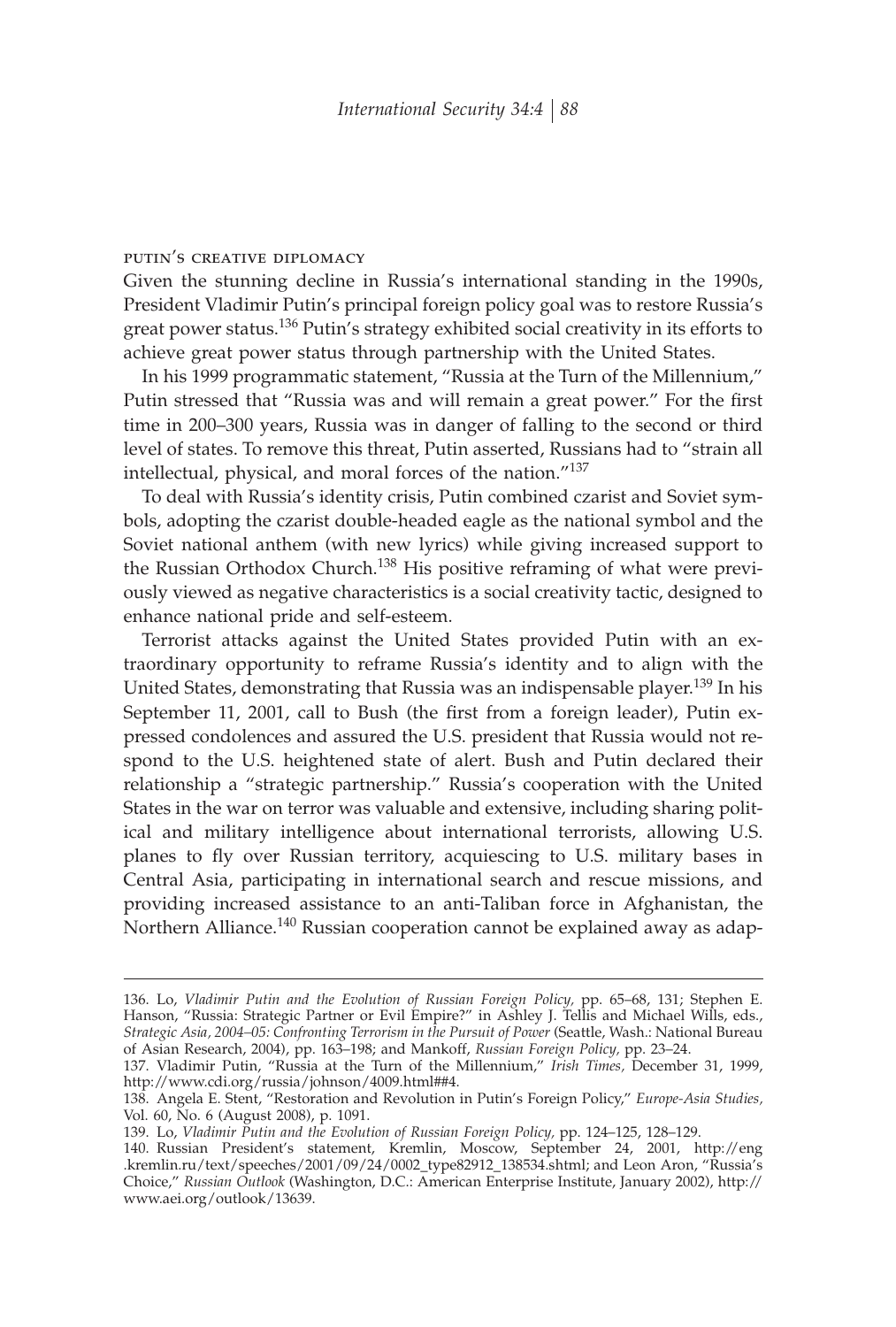tation to U.S. hegemony, because most Russian political elites had recommended to Putin that Russia remain passive or neutral in the U.S. war on terror. The Russian defense minister and chief of staff were strongly opposed to a U.S. military presence in Central Asia, part of Russia's traditional sphere of influence.<sup>141</sup>

In addition to accepting U.S. bases in Central Asia, Putin made several unilateral concessions indicating that the geopolitical rivalry between the United States and Russia was over, $142$  evidence that he was following a social creativity strategy. He withdrew from a large Russian electronic intelligencegathering and military base in Cuba and a naval base in Cam Ranh Bay, Vietnam. Putin reacted mildly to the U.S. withdrawal from the Antiballistic Missile treaty—one of the few remaining symbols of Russian equality—calling it a "mistake" because it would hurt arms control, not because it would damage Russian security. Putin adopted a softer position toward admission of the Baltic states to NATO. He accepted the creation of the NATO-Russia Council as a vehicle for cooperation, although it did not give Russia a vote. Finally, he accepted a strategic arms reduction treaty that allowed the United States to store dismantled warheads.<sup>143</sup>

In return, Putin expected Russia to be treated as an equal partner with the United States in reshaping international security regimes.<sup>144</sup> In a speech before the German Bundestag in late September 2001, Putin argued that existing security structures could not cope with new threats such as terrorism.<sup>145</sup> Putin believed that the only viable alternative was a concert of great powers, similar to the Concert of Europe.<sup>146</sup> Before the 2001 November U.S.-Russia summit, Putin

<sup>141.</sup> Lo, *Vladimir Putin and the Evolution of Russian Foreign Policy,* pp. 117–118. According to Grigory Yavlinsky, of twenty-one members of Russia's political elite who were summoned to a secret meeting at the Kremlin, only two favored supporting the United States. See a transcript of his speech at the Carnegie Endowment for International Peace, Washington, D.C., January 31, 2002, http://www.cdi.org/russia/johnson/6061.txt.

<sup>142.</sup> Dmitri Trenin, "Introduction: The Grand Redesign," in Anatol Lieven and Trenin, eds., *Ambivalent Neighbors: The EU, NATO, and the Price of Membership* (Washington, D.C.: Carnegie Endowment for International Peace, 2003), p. 2.

<sup>143.</sup> Lo, *Vladimir Putin and the Evolution of Russian Foreign Policy,* pp. 75, 125; and David E. Sanger, "NATO Gives Russia a Formal Welcome," *New York Times,* May 29, 2002.

<sup>144.</sup> Lilia Shevtsova, *Russia—Lost in Transition: The Yeltsin and Putin Legacies,* trans. Arch Tait (Washington, D.C.: Carnegie Endowment for International Peace, 2007), p. 230; and Bobo Lo, *Axis of Convenience: Moscow, Beijing, and the New Geopolitics* (Washington, D.C.: Brookings Institution Press, 2008), p. 170.

<sup>145.</sup> Vladimir Putin, Speech in the Bundestag of the Federal Republic of Germany, Berlin, September 25, 2001, http://www.kremlin.ru/eng/text/speeches/2001/09/25/0001\_type82912type82914 \_138535.shtml.

<sup>146.</sup> Lo, *Vladimir Putin and the Evolution of Russian Foreign Policy,* p. 79; and Jeffrey Mankoff, "Russia and the West: Taking the Longer View," *Washington Quarterly,* Vol. 30, No. 2 (Spring 2007), pp. 127, 129.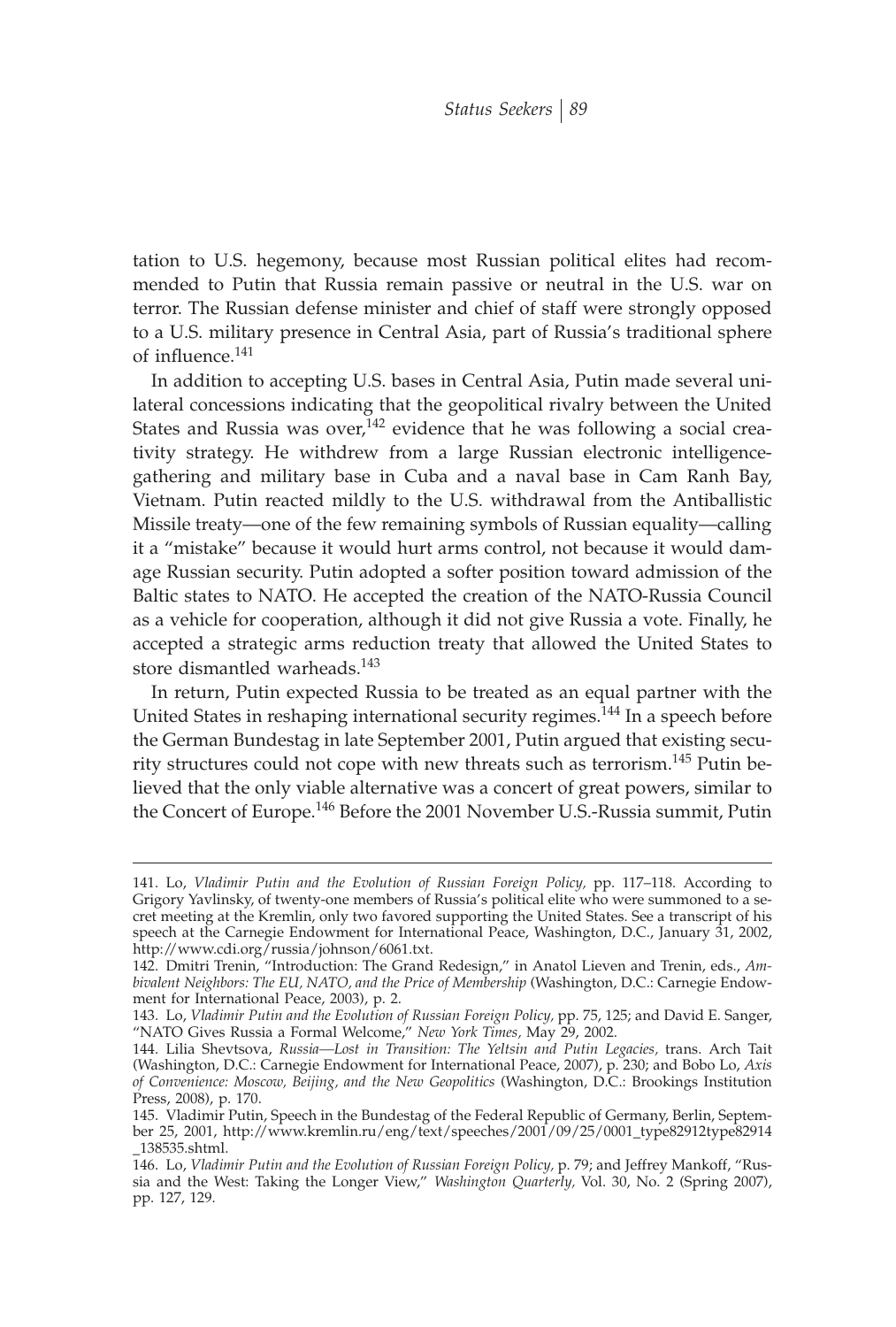privately compared his relationship with Bush to that between Franklin Roosevelt and Winston Churchill during World War II.<sup>147</sup>

### the short-lived partnership and russia's new assertiveness

The U.S.-Russian partnership did not last long, peaking in May 2002, largely because of differing understandings of the identity and status of the parties in the relationship. Although Putin expected to be treated as a partner, the Bush administration did not regard Russia as an equal, believing that Moscow had little choice but to accommodate U.S. policies in Eurasia.<sup>148</sup> Despite Bush's promise, the United States did not even graduate Russia from the Cold War– era Jackson-Vanik amendment, which prevents permanent normal trading relations with a state that restricts emigration. The United States also took actions that indicated indifference to Russia's status concerns. These actions included the invasion of Iraq without the approval of the UN Security Council or consultation with Putin. The United States supported the "color" revolutions in Georgia (2003), Ukraine (2004), and Kyrgyzstan (2005), regime changes that were perceived as humiliating interference in Russia's backyard and even as models for destabilizing the Russian regime.<sup>149</sup> Increasing U.S. criticism of Putin's domestic policies, such as Vice President Dick Cheney's charge that the Russian government was seeking "to reverse the gains of the last decade,"<sup>150</sup> confirmed the perception of some Russian elites that the West could not tolerate a stronger, more self-confident Russia.<sup>151</sup>

As SIT would predict, the U.S. decision not to accord Russia greater recognition and respect provoked anger and an assertive reaction. Russian elites were more confident in claims to great power status given the increase in the price of oil during 2004–06 from \$35 per barrel to \$72 per barrel.<sup>152</sup> Resorting to time-honored military demonstrations, Russia resumed long-range strategic bomber flights, renewed annual military parades through Red Square, planted the Russian tricolor flag on the Arctic seabed, stationed Russian nu-

<sup>147.</sup> Peter Baker and Susan Glasser, *Kremlin Rising: Vladimir Putin's Russia and the End of the Revolution* (New York: Scribner, 2005), p. 135.

<sup>148.</sup> Hanson, "Russia: Strategic Partner or Evil Empire?" p. 173.

<sup>149.</sup> Shevtsova, *Russia—Lost in Transition,* pp. 230, 237–238, 240; Lo, *Axis of Convenience,* p. 94; and Mankoff, *Russian Foreign Policy,* pp. 117, 119, 123.

<sup>150.</sup> Office of the Vice President, "Vice President's Remarks at the 2006 Vilnius Conference," Vilnius, Lithuania, May 4, 2006, http://georgewbush-whitehouse.archives.gov/news/releases/ 2006/05/print/20060504-1.html.

<sup>151.</sup> Gail W. Lapidus, "Between Assertiveness and Insecurity: Russian Elite Attitudes and the Russia-Georgia Crisis," *Post-Soviet Affairs,* Vol. 23, No. 2 (April–June 2007), p. 150.

<sup>152.</sup> Robert Legvold, "Introduction," in Legvold, *Russian Foreign Policy in the Twenty-first Century and the Shadow of the Past,* pp. 9–10.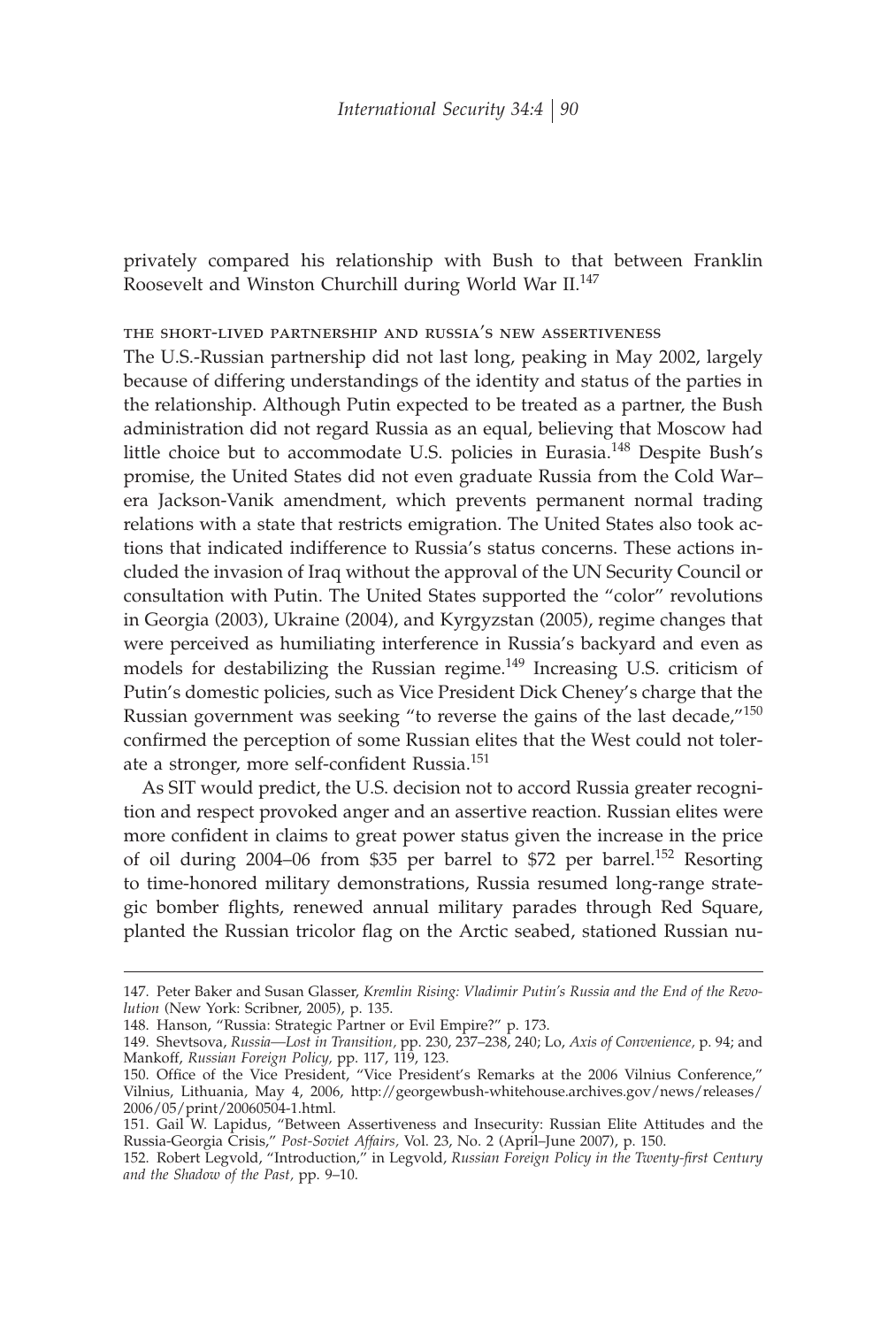*Status Seekers 91*

clear submarines off the U.S. coast, and conducted multiple tests of new missiles $153$ 

Putin fulminated against the U.S. lack of respect for Russia, as in December 2004 when he compared the United States to a "strict uncle in a pith helmet instructing others how to live their lives,"<sup>154</sup> and in 2006 when he referred to the United States as a wolf that "knows who to eat and is not about to listen to anyone."<sup>155</sup> He complained plaintively that "partnership between such powers as Russia and the U.S. can be built only on terms of equality and mutual respect."<sup>156</sup> Putin's criticism of the United States peaked with his emotional and bellicose February 2007 Munich address, where he accused the United States of having "overstepped its national borders in every way," as evidenced by the "economic, political, cultural, and educational policies it imposes on other nations."<sup>157</sup>

Russia's desire to proclaim its comeback on the world stage, avenging the humiliations of the 1990s, was encapsulated in the Russia-Georgia war.<sup>158</sup> In August 2008, Russia sent troops into Georgia to affirm its "privileged interests" in the post-Soviet space, $159$  as well as to assert its claim to great power status.<sup>160</sup> Georgian President Mikheil Saakashvili had given priority to gaining admission for Georgia in Euro-Atlantic structures and reasserting control over the breakaway provinces of South Ossetia and Abkhazia. Viewing Saakashvili as a model democratic reformer even after his November 2007 crackdown on the political opposition, the Bush administration encouraged his efforts to restore Georgian territorial integrity rather than acting as an honest broker in resolving the "frozen conflict."<sup>161</sup> Late on August 7, Saakashvili launched an

<sup>153.</sup> Stent, "Restoration and Revolution in Putin's Foreign Policy," p. 1103.

<sup>154.</sup> Quoted in Shevtsova, *Russia—Lost in Transition,* p. 233.

<sup>155.</sup> Vladimir Putin, "Annual Address to the Federal Assembly," Kremlin, Moscow, May 10, 2006, http://eng.kremlin.ru/text/speeches/2006/05/10/1823\_type70029type82912\_105566.shtml.

<sup>156.</sup> *Ria Novosti,* June 27, 2006, Johnson's Russia List, 2006-#146.

<sup>157.</sup> Vladimir Putin, "Speech and the Following Discussion at the Munich Conference on Security Policy," Munich, February 10, 2007, http://eng.kremlin.ru/speeches/2007/02/10/0138 \_type82912type82914type82917type84779\_118123.shtml.

<sup>158.</sup> James Sherr, "The Implications of the Russia-Georgia War for European Security," in Svante E. Cornell and S. Frederick Starr, eds., *The Guns of August 2008: Russia's War in Georgia* (Armonk, N.Y.: M.E. Sharpe, 2009), pp. 204–207.

<sup>159.</sup> This was the term used by President Dmitri Medvedev in the aftermath of Russia's war with Georgia. See President of Russia, "Interview Given by Dmitri Medvedev to Television Channels Channel One Rossiya, NTV," August 31, 2008, http://www.kremlin.ru/eng/speeches/2008/08/ 31/1850\_type82912type82916\_206003.shtml.

<sup>160.</sup> Eugene Rumer and Angela Stent, "Russia and the West," *Survival,* Vol. 51, No. 2 (April 2009), p. 94.

<sup>161.</sup> Alexander Cooley and Lincoln A. Mitchell, "No Way to Treat Our Friends: Recasting Recent U.S.-Georgian Relations," *Washington Quarterly,* Vol. 32, No. 1 (Winter 2009), pp. 27–41.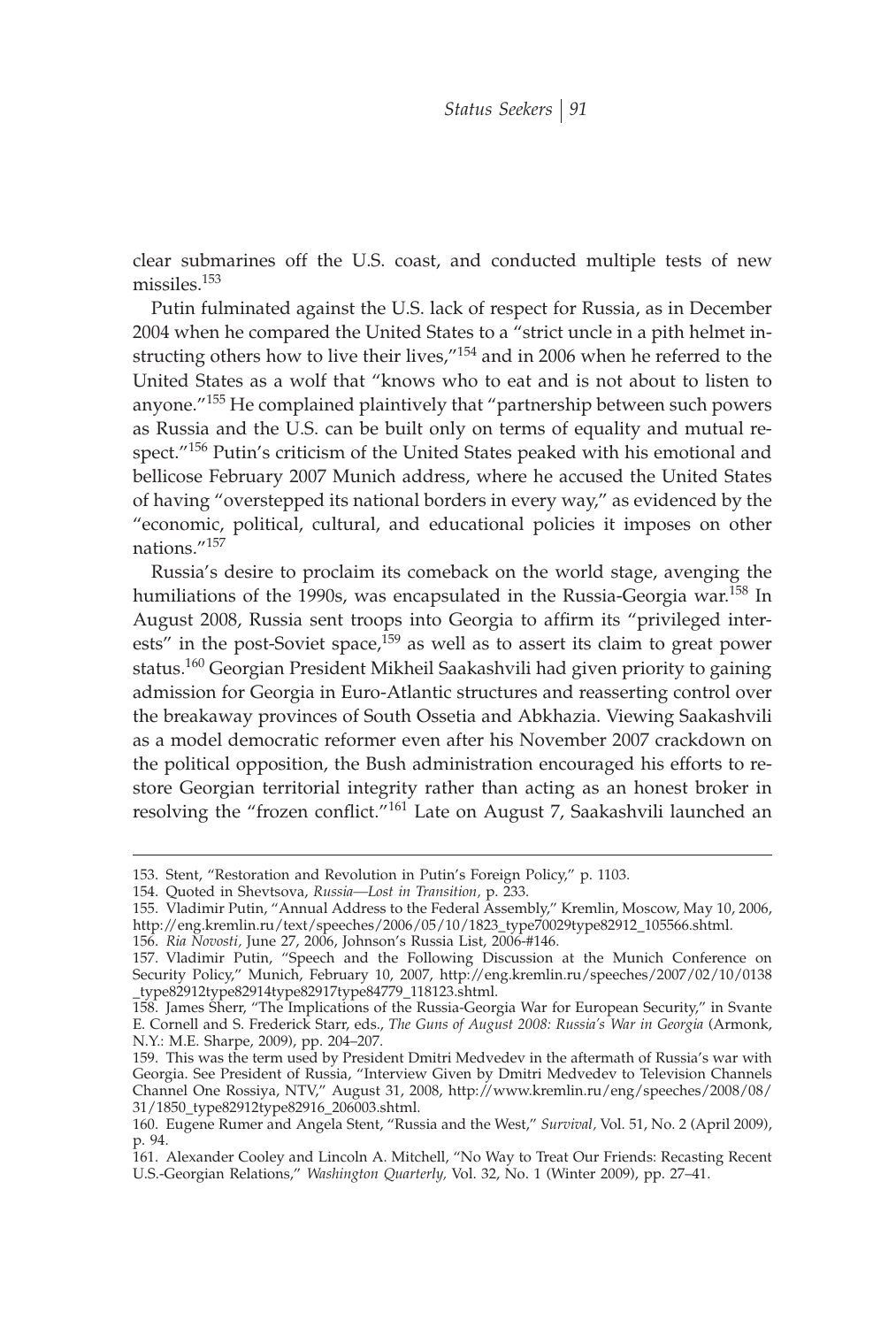artillery attack followed by a ground invasion of the South Ossetian capital of Tskhinvali. Russian troops occupied major areas of Georgia, and the Russian Air Force destroyed much of Georgia's military infrastructure. Putin felt that Russia's status as a great power was threatened. In February 2008, the West had recognized Kosovo's unilateral declaration of independence without UN approval, although Serbia was a Russian client. About the same time, the United States decided to place an antiballistic missile system in Poland and the Czech Republic, and Ukraine and Georgia were offered eventual membership in NATO.<sup>162</sup> Particularly striking was Russia's defiant response to international criticism, $163$  even in the face of foreign capital flight, causing the benchmark Russian Trading System index to lose 46 percent of its value between May and September 2008.<sup>164</sup>

Instead of accepting liberal values, Putin supports traditional Westphalian norms of sovereignty, nonintervention, and territoriality.<sup>165</sup> Increasing Western criticism of Russia's "retreat from democracy" infuriated Putin and led Moscow to advance the concept of "sovereign democracy," developed by Kremlin ideologist Vladislav Surkov. Sovereign democracy maintains that Russia will determine its own path to democracy, free from foreign interference or normative pressures. In other words, there is more than one definition of democracy, and Russia is following the way best suited to its history and culture.<sup>166</sup> Putin has endorsed a new high school history textbook that praises Joseph Stalin for being an effective manager, industrializing the country, and leading the country to victory in war, while ignoring the history of the gulag.<sup>167</sup> And yet, the Russian education ministry decided that excerpts from Aleksandr Solzhenitsyn's *The Gulag Archipelago* would be required reading for students, illustrating Putin's blending of different elements of Russia's history and culture to enhance national pride.<sup>168</sup>

<sup>162.</sup> Vicken Cheterian, "The August 2008 War in Georgia: From Ethnic Conflict to Border Wars," *Central Asian Survey,* Vol. 28, No. 2 (June 2009), pp. 155–170. The origin of the Russia-Georgia war is disputed, but Cheterian makes a persuasive case on the basis of contemporary evidence, military reasoning, and interviews that Georgia began the war. Ibid., pp. 159–162.

<sup>163.</sup> Leon Aron, "The Georgia Watershed," *Russian Outlook* (Washington, D.C.: American Enterprise Institute, November 2008), http://www.aei.org/outlook/28922.

<sup>164.</sup> Andrew E. Kramer, "Russia Stock Market Fall Is Said to Imperil Oil Boom," *New York Times,* September 13, 2008; and Andrew E. Kramer, "Russia Halts Stock Trading as Indexes Decline," *New York Times,* September 18, 2008.

<sup>165.</sup> Pami Aalto, "Russia's Quest for International Society and the Prospects for Regional-Level International Societies," *International Relations,* Vol. 21, No. 4 (December 2007), p. 462.

<sup>166.</sup> Vladislav Surkov, "Sovereignty—Political Synonym of Competitiveness, February 7, 2006 Address to the Students of the United Russia Party Study Center," *Moskovskie Novosti,* No. 7 (March 3, 2006), pp. 10–11.

<sup>167.</sup> Leon Aron, "The Problematic Pages," *New Republic,* September 24, 2008, pp. 35–41.

<sup>168.</sup> Associated Press, "Russian Schools to Teach 'The Gulag Archipelago,'" *New York Times,* September 10, 2009.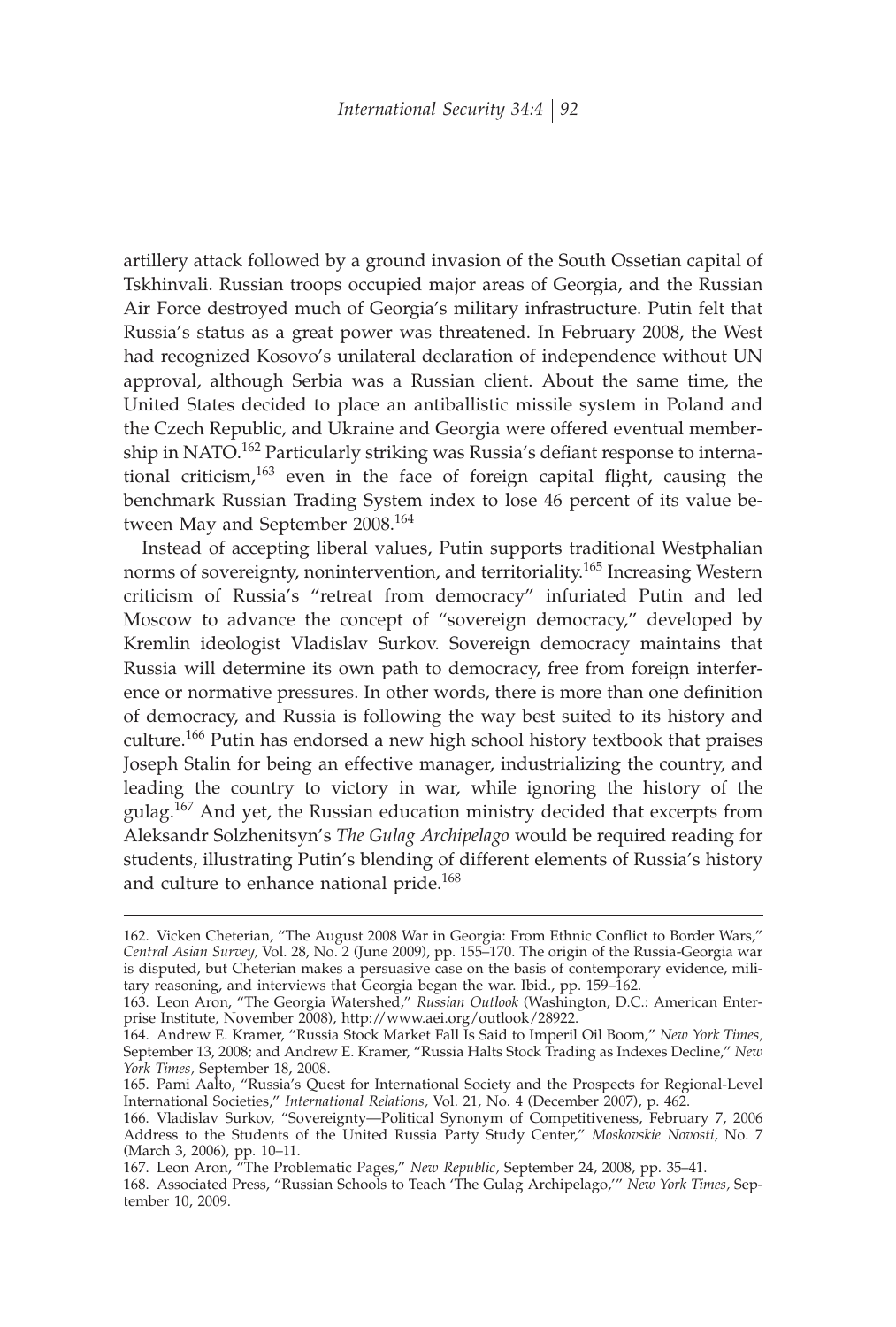*Status Seekers 93*

Despite its incursion into Georgia, Russia has not returned to a full-fledged social competition strategy. Russia's emphasis on having a sphere of privileged interest might appear to reflect geopolitical motives. Nevertheless, Putin's goal is to restore both Russia's status as a global great power, one that is treated as an equal partner, and its position as a regional superpower, rather than compete with the United States for global preeminence.<sup>169</sup> Having predominant interests in nearby states is part of the identity of a great power, as in the U.S. Monroe Doctrine. A policy of geopolitical competition would entail forming a coalition of anti-American states such as Cuba, Iran, North Korea, Syria, and Venezuela, while emphasizing relations with China and other Asian states, as advocated by Russian Eurasianists.<sup>170</sup> Consistent with social creativity, Russia pursues a high diplomatic profile, proposing a European security conference and hosting summits with the BRICs (Brazil, Russia, India, and China) or the Shanghai Cooperation Organization.<sup>171</sup> The question is whether Russia can be induced to seek prestige by exercising more responsibility for global stability. Continued indifference to Russia's great power aspirations will encourage Russian elites' sense of injury and humiliation, possibly leading to further conflict, especially in the Caucasus.

# *Conclusion*

Our case study indicates that since the end of the Cold War, China and Russia have been more likely to contribute to global governance when they believed that doing so would enhance their prestige. Social identity theory illuminates several puzzles and anomalies in Chinese and Russian behavior that are difficult to explain from the standpoint of existing theoretical approaches.

SIT can explain changes in the grand strategies of China and Russia that are not linked to their relative material capabilities, contrary to realism. Realism leaves out the factor of a state's identity, its view of the state's appropriate role in the world. The Chinese have long perceived their country as progressing toward great power status, a goal based on China's size, culture, and history as the Middle Kingdom of Asia. Russia's sense of *derzhavnost* is based on the country's huge territorial expanse, former superpower status, abundant natu-

<sup>169.</sup> Lo, *Axis of Convenience,* p. 170.

<sup>170.</sup> Andrei P. Tsygankov, "Russia's International Assertiveness: What Does It Mean for the West?" *Problems of Post-Communism,* Vol. 55, No. 2 (March/April 2008), pp. 49–52.

<sup>171.</sup> President of Russia, "Speech at Meeting with German Political, Parliamentary, and Civic Leaders," Berlin, June 5, 2008, http://eng.kremlin.ru/speeches/2008/06/05/2203\_type82912type 82914type84779<sup>'</sup>202153.shtml; and "Quartet Defined by Differences," *Financial Times*, June 16, 2009.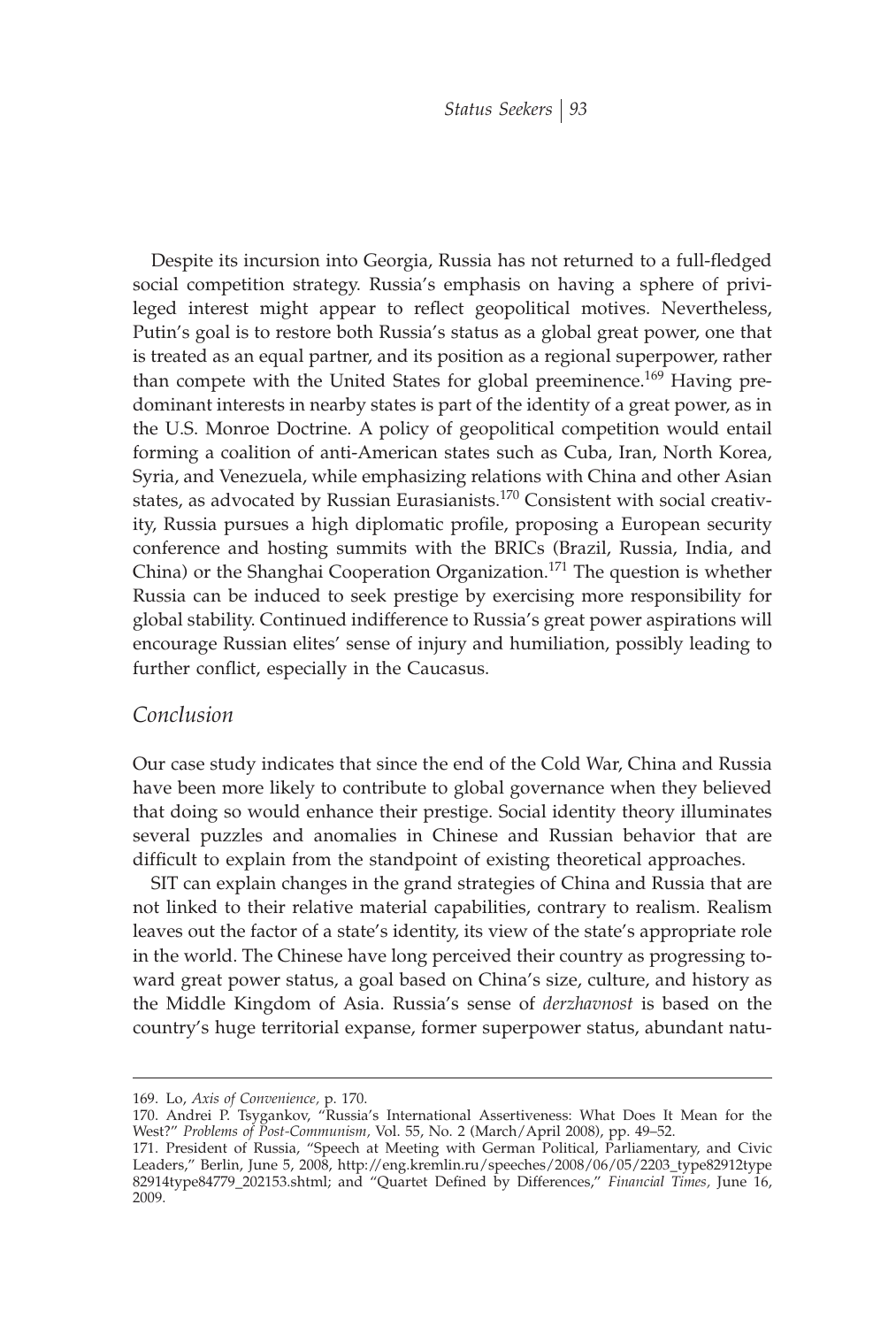ral resources, and intellectual talent. The role of identity and the desire for recognition are key elements of SIT. Both states changed their grand strategy in response to threats to their identities rather than changes in their relative power—China's isolation after Tiananmen Square and the Taiwan Strait crisis, Russia's image as a "basket case" in the late 1990s. In the mid-1990s, Beijing's grand strategy shifted toward China becoming a responsible power, without any change in its relative power position. Similarly, Putin offered to cooperate with the United States in the war on terror, absent any shift in Russia's capabilities.

Nor were changes in Chinese and Russian grand strategies simple adaptations to structural conditions or external circumstances. In each country, there was a range of opinion on foreign policy issues, and substantial domestic opposition to cooperating with the United States in China in 1999 and in Russia after the September 11 terrorist attacks. China and Russia did not have to adopt a social creativity strategy; they could have accepted a lower status or concentrated on domestic modernization.

Liberal institutionalism predicts that globalization and interdependence will cause rising states to appreciate the benefits of institutions where they will become socialized to the institutions' norms and rules. But despite their participation in some international institutions, China and Russia reject the core liberal principle of intervention to protect individual rights. Both states have sought the benefits of globalization and economic integration without the accompanying political liberalization, selectively choosing which Western norms to adopt. SIT implies that major powers may not want to emulate the values of the established states, but instead may want to maintain distinctive identities.

Because it highlights the importance of face and dignity, SIT can illuminate why China and Russia have been motivated by a strong sense of grievance at past humiliations inflicted by external powers. This sense of injury has on occasion caused China and Russia to act against their economic interests. Examples include the Chinese regime's 1995–96 provocative missile tests in the Taiwan Strait despite China's extensive economic ties with the United States and Taiwan, violent Chinese protests against major trade partner Japan in the spring of 2005, and the Russian regime's armed incursion into Georgia, which led to major losses in the Russian stock market. According to SIT, perceived insults to status evoke strong emotions that can override rational interests in improved economic ties or security considerations.

SIT provides a means of interpreting the efforts by rising powers such as China or Russia to seek preeminence in areas other than geopolitical might by pursuing a strategy of social creativity. It explains why China has not tried